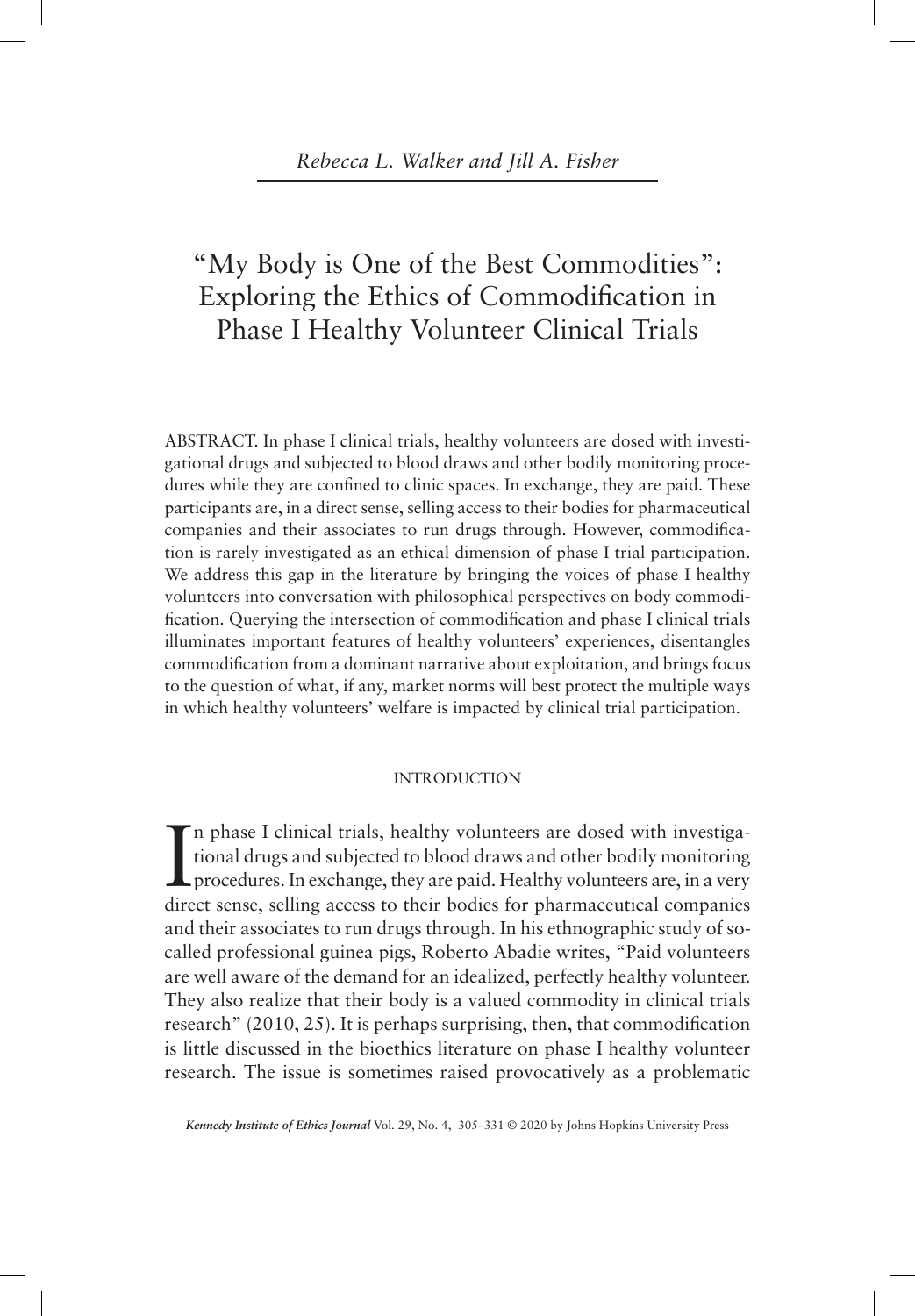for considering clinical trial participation as akin to employment but left unexamined (see, e.g., Elliott 2008). Where it is discussed, it may be dismissed as an issue without any traction, since payment seems necessary to incentivize participation in phase I research, which is considered a crucial methaville participation in phase Frescarch, which is considered a cracial part of drug development (Stones and McMillan 2010; Różyńska 2018). Alternatively, the ethics of commodification in clinical research may be usurped by discussions of moral problems with markets that are widely accepted—though hard to characterize—such as exploitation (Wertheimer 1996, 102–107; 2011, 191–254).

Commodification of the body, however, has a long history of interrogation in philosophy, particularly as regards women's bodies (Satz 1992; 1995; Anderson 1990; Radin 1996). Even within bioethics, commodification has received the most focused attention when it comes to the question of markets in women's reproductive labor or materials (Ballantyne and de Lacey 2008, 159–160; Holland 2001). Why, then, has commodification been so little investigated when it comes to phase I trial participation? The fact that most phase I healthy volunteers are men stands out as a potential reason for this omission, given that men's bodies are less frequently the focus of examinations of commodification. A more subtle issue has to do with the fact that many bioethics practitioners strive to offer concrete solutions to ethical problems in biomedicine. In that context, the hotly contested moral valence of commodification may give pause to those considering its significance. Within philosophy, for example, there is disagreement both over what in particular (if anything) is wrong with markets in the body as well as what (if anything) ought to be done to counteract these markets (Satz 2010; Anderson 1993; Radin 1996). Thus, commodification might seem worth flagging as an ethical concern, but not developed in terms of its implications for participants in phase I trials or research endeavors more broadly (see, e.g., Grady 2005). In sum, without a settled sense of whether or how commodification is ethically problematic, it may appear a stretch to attend closely to its nuances in biomedical research.

We argue differently. First, we show that healthy volunteers readily engage questions about body commodification and their involvement in phase I clinical trials in ways that shed light on their participation, regardless of whether they perceive these practices as ethically neutral, problematic, or salubrious. Thus, at a practical level, investigating how commodification intersects with phase I trials illuminates the experiences of healthy volunteers. Second, healthy volunteers' moral concerns about

[ 306 ]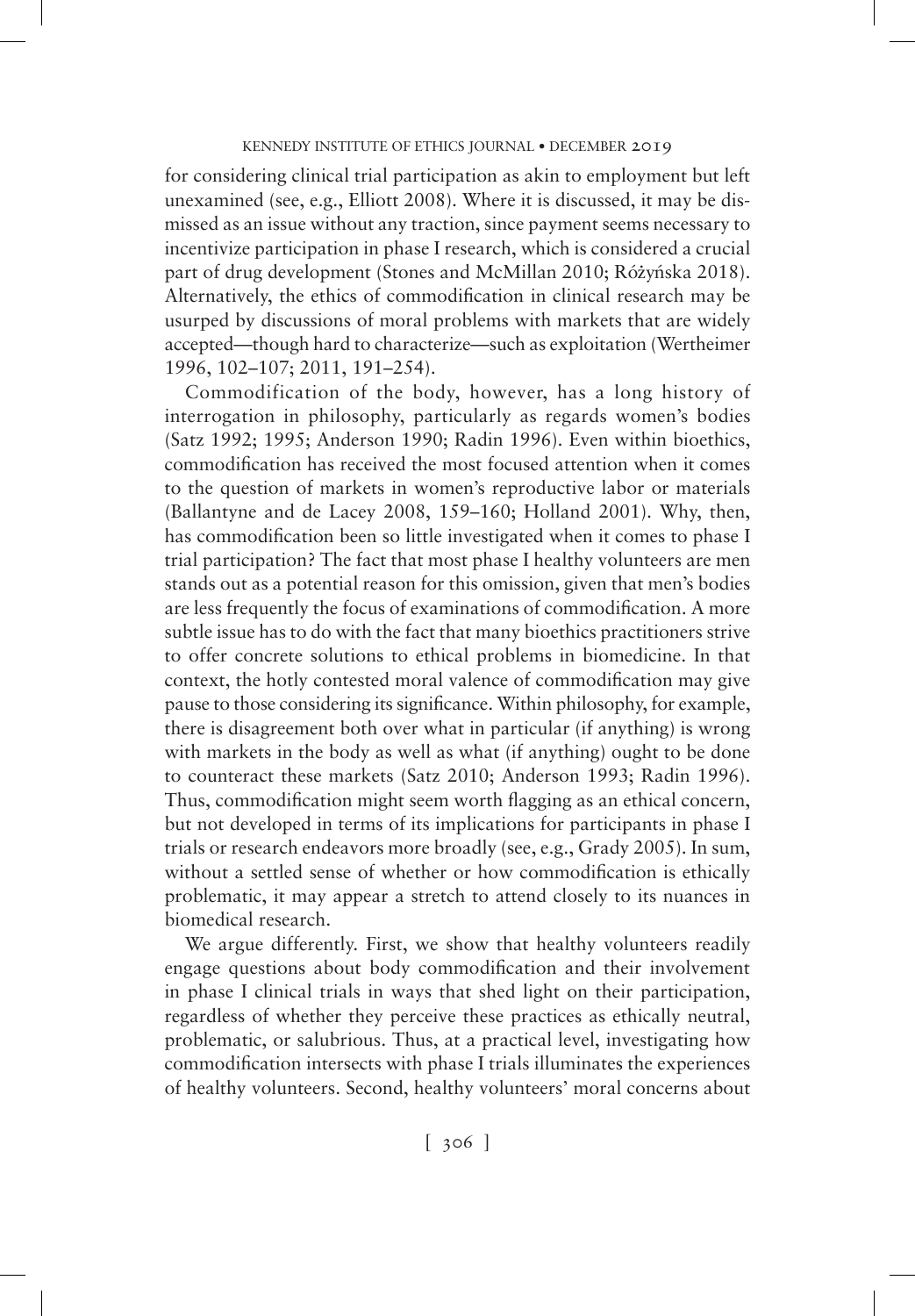commodification are typically oriented to broader discomfort with some types of exchanges, rather than only being concerned with the amount of compensation. Within bioethics, it is therefore important to consider commodification in phase I trials distinctly from exploitation, or to bolster views of exploitation that reach beyond the typical characterization as unfair exchange. Third, healthy volunteers' perspectives on commodification of the body mirror philosophical disagreements over these issues, but also give empirical credence to some theoretical contentions and help to identify feasible routes to addressing the body commodification involved in phase I participation. To develop these arguments, we first present some of the core theoretical issues at stake in questions of commodification. We then examine the views of healthy volunteers on whether they are "selling or renting" their bodies through their phase I participation. Finally, we consider how these views intersect with the philosophical perspectives discussed.

### PHILOSOPHICAL BACKDROP

A core ethical issue in the commodification literature hinges on the marketization of the body. The philosophical literature on commodification features robust disagreement over the legitimate *scope* of markets, the *reasons* why some markets may be problematic, as well as what should be *done* about such markets. At the most basic level, theorists differ over what falls outside the appropriate scope of market norms. As Debra Satz aptly notes, "the market system institutionalizes the idea that, potentially, anything might be traded for anything and *anyone* might enter into the great trading game" (2010, 23). Although most debates about commodification focus on a limited number of markets in what Margaret Radin (1996) terms "contested commodities," Marxist theorists object more globally to commodification of labor, while some libertarians maximally embrace markets. Jason Brennan and Peter Jaworski claim, for example, "if you can have it for free, you may buy it, and if you may give it away, you may sell it. There are no inherent limits to markets, only incidental limits" (2016, 156).

Broader questions about the appropriate scope of markets aside, theorists detail diverse, though overlapping, reasons why commodification of the body and markets in body uses, parts, and products might be wrong. One significant line of reasoning focuses on what sorts of goods and activities can legitimately be subject to market norms—and in what spheres (Walzer 1983; Anderson 1993; Sandel 2012). In this vein, Elizabeth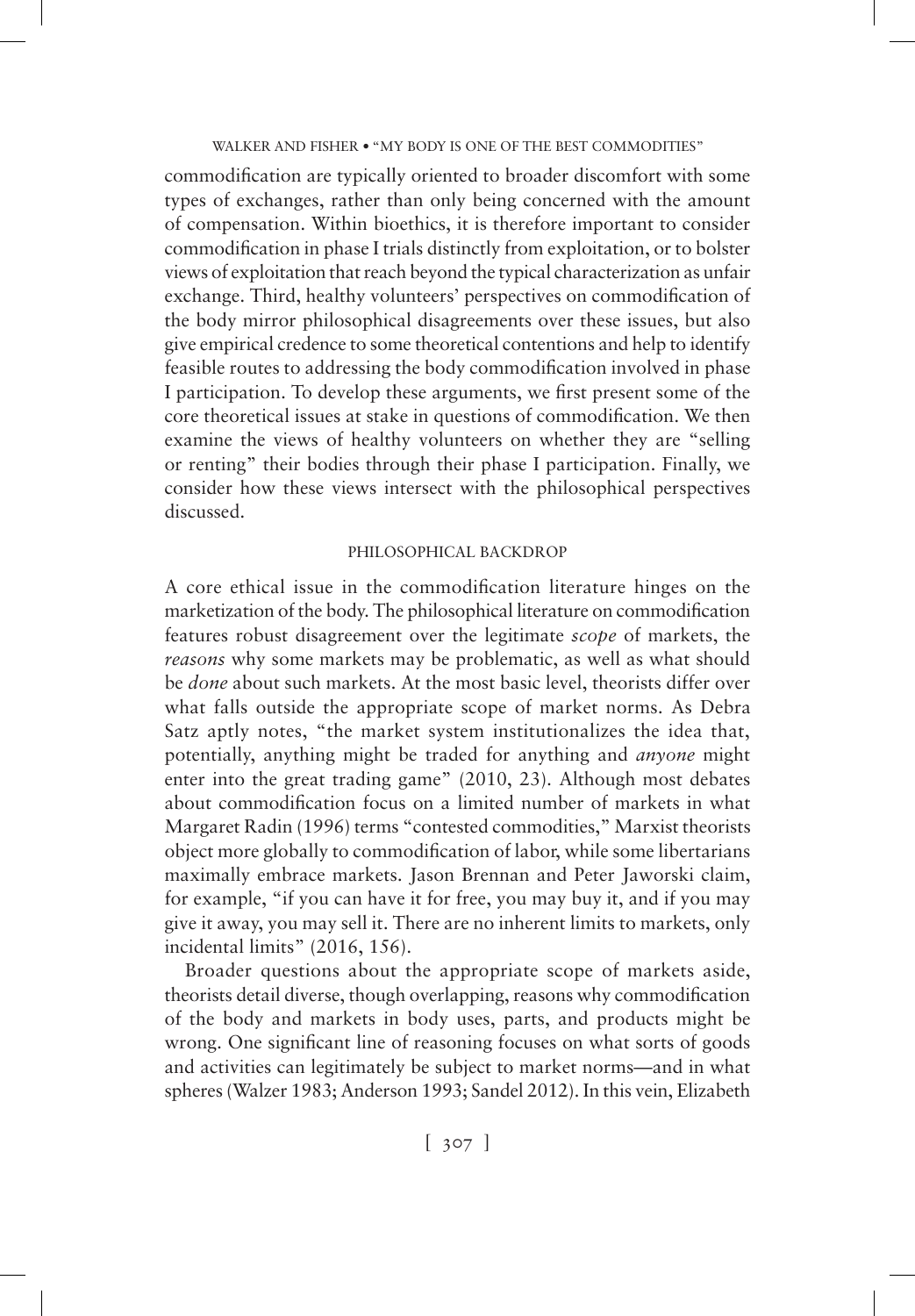Anderson argues against markets in women's sexual and reproductive capacities, and writes, "Higher, shared, and personal ways of valuing goods require social constraints on use. We can express these valuations only in social spheres governed by non-market norms" (1993, 164–65). Another set of arguments is focused on how markets promote or disrupt distributive equality (Dworkin 2000; Arneson 1992). Richard Arneson, for example, advocates for allowing commercial surrogacy on egalitarian grounds and suggests that "a concern that some people are forced to choose their lives from an unfairly small menu of option is a reason to expand not restrict the range of options from which these people must choose" (1992, 159). A third line of reasoning focuses on how markets promote or disrupt relational equality. Satz discusses what she terms "noxious" markets, including those in human body parts and sex. Disagreeing with Anderson, Satz asserts, "A major problem with noxious markets is not that they represent inferior ways of valuing goods … but that they undermine the conditions that people need if they are to relate as equals" (2010, 94). Relational equality in Satz's view requires such background conditions as social rights, liberties, and the attainment of some basic goods and resources like education (2010, 99).

Even when theorists agree that some types of body commodification are problematic, they may disagree on what should be done to address the issue. These differences may line up with what each theorist thinks is wrong with a particular type of commodification. Proposed recommendations include those that are themselves market solutions as well as banning some types of markets. For instance, on one hand, enlarging rather than restricting the scope of the market or redistributing goods within markets may address some distributive justice concerns. On the other hand, markets perceived as illegitimate because of what is for sale are likely to be met with a call for abolition. A third approach might redress problems through increased market regulation. It is possible, for example, that if a problem with a market is its tendency to exploit vulnerabilities, the market may be tightly regulated—or differently approached—rather than banned altogether. This third way is particularly relevant for the case of phase I trial participation as we shall address later.

Commodification of the body, then, is contested in terms of when it occurs, whether and why it is problematic, and what can be done to ameliorate problems it might generate. In their respective works, both Satz (2010) and Radin (1996) call for attention to the contours of *specific* forms of commodification. Satz does so by way of building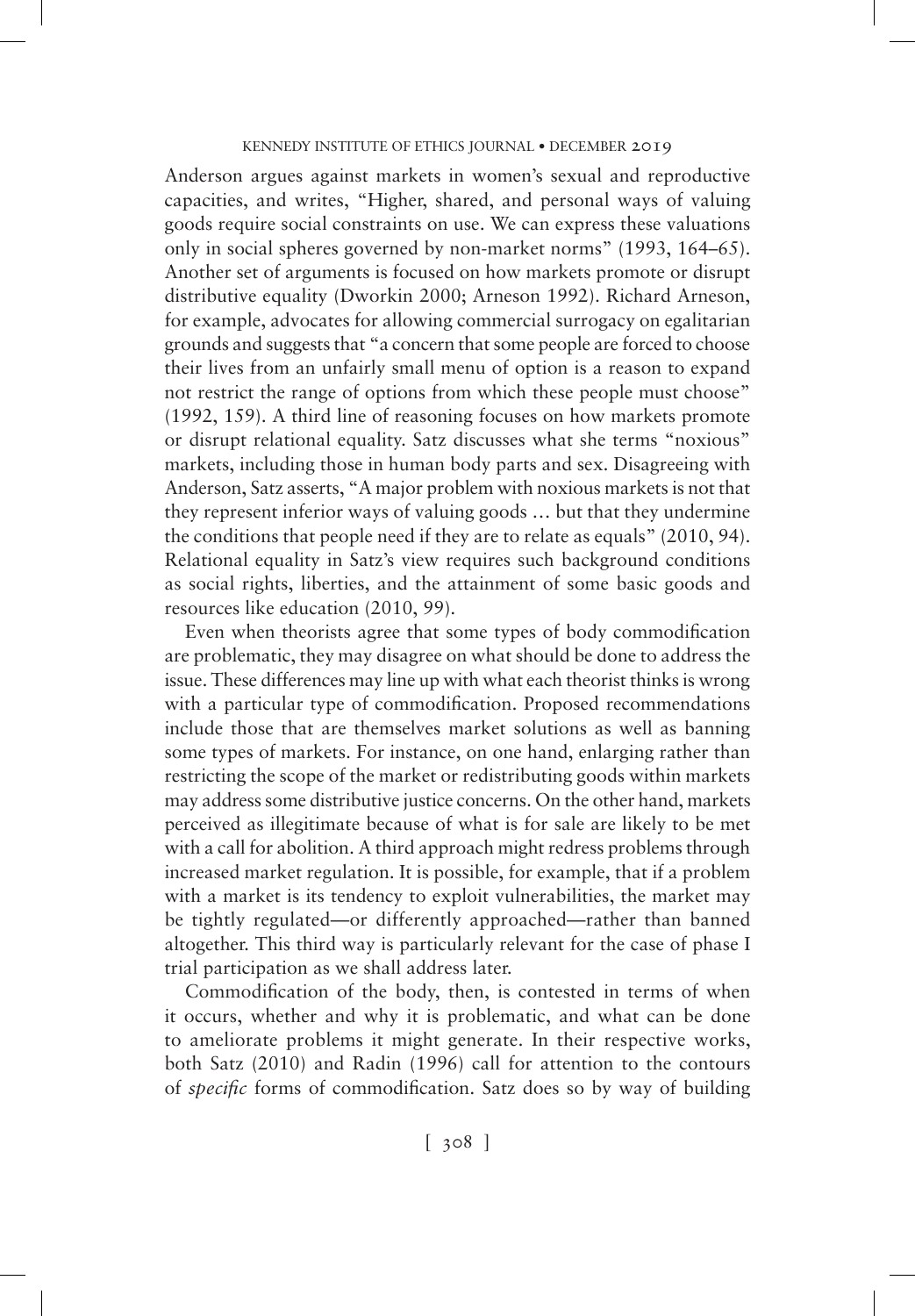her multi-dimensional theory of noxious markets, which vary along parameters of vulnerability in participation, weakness of agency, and harmful outcomes for individuals and/or society (2010, 9). Radin takes a more thoroughgoing case-by-case approach to the question of when and why commodification is problematic. Radin's "pragmatic" integration of concerns for personhood and human flourishing affirms some limits on markets and at the same time holds that "no one theory is suitable for all cases of contested commodification" (1996, xii). In keeping with these grounded approaches to specific markets in the body, we consider the implications of commodification in phase I clinical trials by reporting on how healthy volunteers perceive the use of their bodies in testing new pharmaceuticals. Querying the intersection of commodification and phase I clinical trials illuminates the ethical significance of the topic to healthy volunteers' experiences, emphasizes the importance of commodification as a moral issue distinct from exploitation understood as unfair exchange, and helps to interrogate various approaches to body commodification that are applicable in the space of phase I clinical trial participation.

### **METHODS**

We draw upon in-depth qualitative interviews with healthy volunteers in which they were asked their views on whether their participation in phase I trials is a form of commodification. This inquiry is part of a longitudinal study for which we enrolled 180 people who were participating as healthy volunteers in phase I trials at seven U.S. research clinics. The purpose of the study was to investigate how healthy volunteers' perceptions of the risks and benefits of phase I participation, and their decision making regarding trial enrollment, might change over time based on their experiences in phase I trials or changes in their personal situations (for more details about the study methods, see Edelblute and Fisher 2015 and Fisher et al. 2018). As part of the design of our study, we randomized 20% of our sample to a "control" arm to be able to assess whether we had an intervention effect on the "full participation" arm. The key difference between the study arms was that we conducted only two interviews with control participants—one at enrollment and one three years later—while we conducted five interviews with those in the full-participation arm—one at enrollment, then others six months, one year, two years, and three years later.

As with other studies of healthy volunteers (Fisher 2015; Fisher and Kalbaugh 2011; Grady et al. 2017), our sample was demographically diverse but included primarily men (73%) and racial and ethnic minorities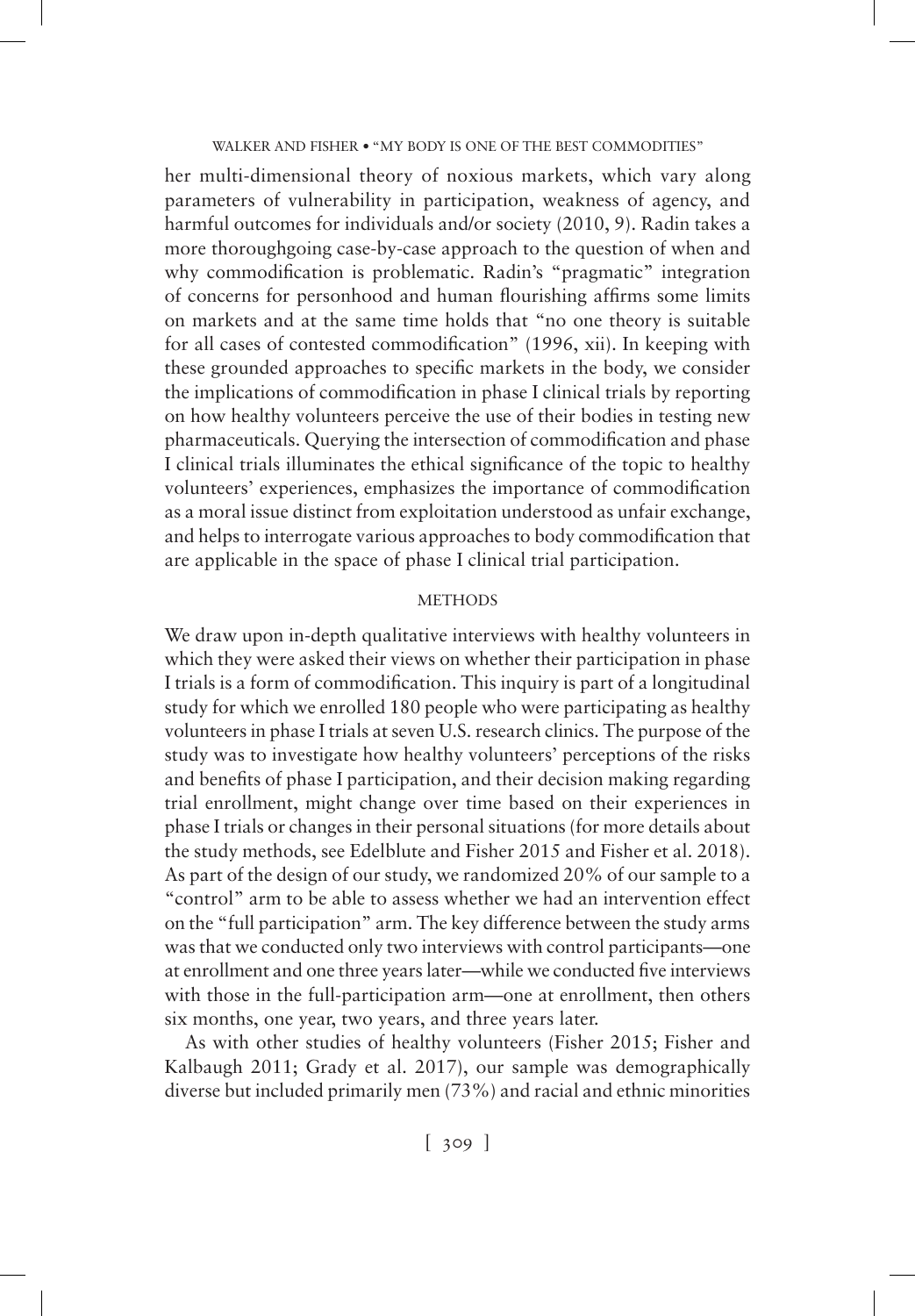(68%). Most participants were over thirty years old (78%) and un- or underemployed (75%). Nearly half reported a household income of less than \$25,000 per year (46%). As is typical of healthy volunteers (Tishler and Bartholomae 2003; Elliott 2008), the vast majority had participated in at least one previous phase I trial (79%), and more than half of our sample had participated in at least five studies (51%). Thus, their reflections on phase I trials typically included an array of experiences participating, rather than the single trial in which they were enrolled when they joined our study.

As part of our interest in commodification, we developed questions that could elucidate this concept for the six-month interview with the 145 healthy volunteers in our full-participation arm. We asked: "Some people have compared study participation to selling or renting your body. As someone who participates in studies, how do you react to this view of what you are doing?" The interview guide also included a follow-up probe: "In what ways would you say that your body or health is a commodity to be sold?" To track responses to these interview questions, we used the code "Body as Commodity" as we coded interview transcripts. We also applied this code to unprompted instances in the six-month, oneyear, two-year, and three-year interviews in which participants described their participation in clinical trials as like selling or renting their body or otherwise involving a transactional use of their body.

We successfully completed 131 six-month interviews (90.3% of those attempted), and 130 of those participants were asked the commodification question. Unprompted reflections on commodification were quite rare across the four waves of interviews for which we coded this theme. We found 74 unprompted instances of this theme in 558 interviews with our participants. This indicated to us that it is not the typical lens through which healthy volunteers understand their phase I participation. Yet, the prompted responses to the six-month interview question, as illustrated below, nonetheless reveal the important work that the concept of commodification does when individuals directly engage this perspective about the use of their bodies in paid medical research.

#### HEALTHY VOLUNTEERS' REFLECTIONS ON COMMODIFICATION

### *Queried Reflections*

In response to our direct question about "selling or renting" their bodies for phase I trials, we found participants' answers could be broadly categorized in two ways: either denying that their participation can or should be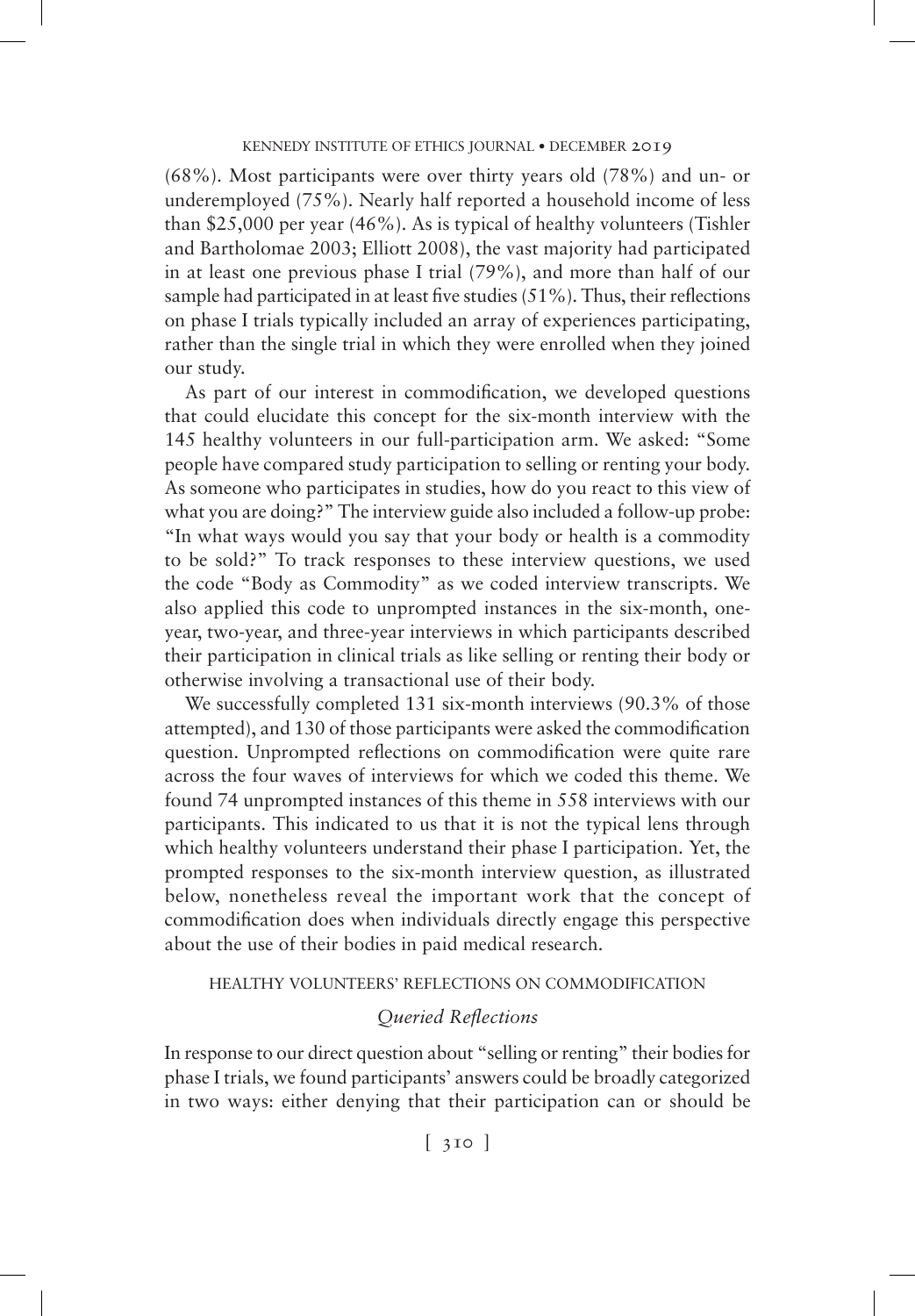characterized in that way or else acknowledging commodification. Healthy volunteers' primary denial strategies included talking about (1) the societal value of clinical trials, (2) trial compensation as a legitimate source of income, (3) trial compensation as based on time rather than use of participants' bodies, and (4) the safe and/or informed nature of their participation. Alternatively, healthy volunteers acknowledged how clinical trial participation could be a form of body commodification by justifying or even embracing this view. They did so by (1) simply agreeing that their trial participation was to a significant extent a form of body commodification, (2) emphasizing the risks of enrolling in phase I trials, and (3) normalizing commodification by comparing it with other common ways of selling or renting one's body.

Participants' responses clustered fairly evenly between the denying and acknowledging categories, but the most dominant themes in each were respectively denying commodification because of clinical trials' societal value and simply agreeing, whether reluctantly or with positive affirmation, that clinical trials were a form of commodification of the body. The weakest theme was the denial strategy of appealing to payment for participants' time rather than use of their bodies. Importantly, some participants voiced both denial and acknowledgment when discussing commodification and some mobilized multiple themes within each category. We develop and illustrate each denial and acknowledgment subtheme in more detail below.

### *Denial strategies*

### *I) Not commodification because of societal value of participation*

Many healthy volunteers appealed to the socially valuable purposes of clinical trials as a means of rejecting the language of commodification regarding their study participation. A white man in his fifties who had done sixteen trials stated, "[Commodification is] the wrong way of looking at it. You know, you're trying to do something that's gonna be beneficial to some people in the future" (F1445). A Mexican immigrant in her forties who had done four trials was even more adamant about the distinction between selling one's body and contributing to the social good: "You're actually helping somebody out there. You know, somebody that might have needed that medicine. I don't think selling your body would be helping or benefiting. … You know what I mean? Like, I don't think that people that really do sell their bodies, they … [do] help anybody out" (F3315).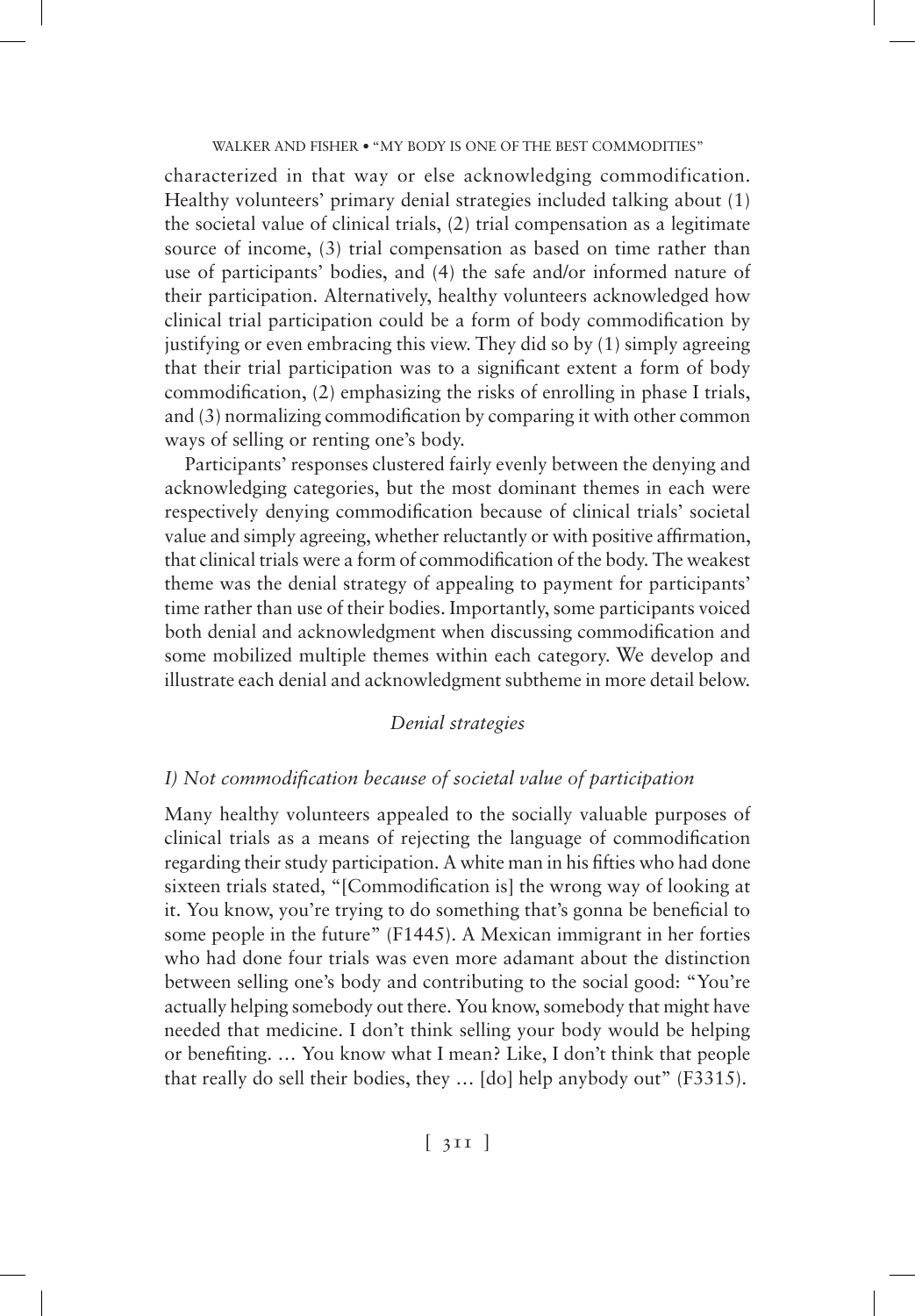Importantly, appeal to the societal value or impact of clinical trials was typically not an expression of altruism. Rather, participants understood their personal financial benefit as congruent with the social benefit of the larger research enterprise. A black man in his thirties who had done seventeen trials explained, "You could help to break through a medicine. … You can earn a decent amount of money on the side in the process, so on and so forth, but I wouldn't say rentin' my body. I don't know. I just wouldn't use that analogy" (F1439). An immigrant from Nicaragua in his twenties who had done five trials echoed this view: "I don't think so nor would I describe it that way [as selling or renting one's body]. For me, it's as much a benefit for oneself as it is for being able to help other people" (F3317, translated from Spanish).

While some participants indirectly inferred that selling one's body would be an unethical way to make money (such as the Mexican woman above who worried that people who actually sell their bodies are not helping others), other participants who appealed to the societal purposes of clinical trials were more direct about the negative moral implications of body commodification. A white woman in her twenties who had done one trial proclaimed, "That's crazy talk. It's science. I mean, selling, … I guess that that expression of selling your body, I think that more is like donating your eggs or something, but … I don't feel like you're doing anything morally wrong" (F2106).

# *II) Commodification less apt because of legitimacy of trial compensation*

When asked whether they were selling or renting their bodies through their clinical trial participation, many healthy volunteers rejected this view citing how study compensation is "legal" income and/or participation was tantamount to a job. An immigrant from Russia in her thirties who had done about fifty studies observed, "You're doing studies because you need money … because you have bills to pay. And the study has nothing to do with your body as a commodity" (F2410). This perspective may be puzzling considering that people who sell or rent use of their bodies are also doing it for the money. However, a more comprehensive look at participants who made similar comments makes apparent that, for them, clinical trial payments are legitimate, particularly when contrasted with illegal markets in the body. A black woman in her fifties who had done seven trials got right to the point: "I think it's legitimate work; it's legal. I wouldn't compare it to prostitution or anything like that. I can't get arrested for doing a study. I pay my taxes, you know. So, I don't know. I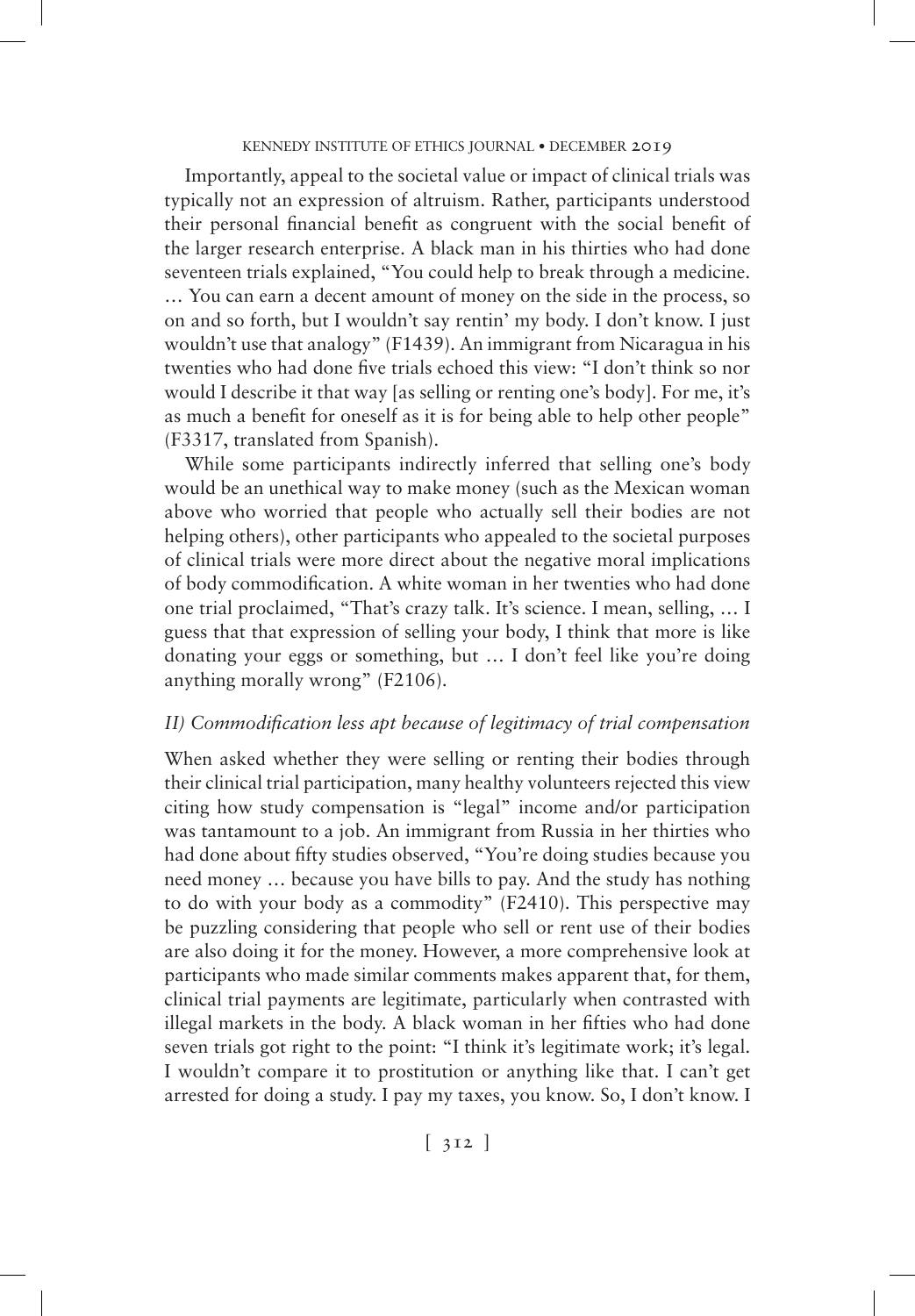don't feel bad about it" (F1450). A Hispanic man in his forties who had done over fifty trials conceded, "You know, I mean, if that's what you want to call it [selling or renting one's body], then that's what you're calling it, but to me, it's a job"  $(F3463)$ .

# *III) Not selling body but time*

Perhaps surprisingly, given research oversight support of this narrative, very few participants refused the label of commodification by arguing that compensation was for their time rather than use of their bodies. One such participant was a black man in his thirties who had done four trials. He provided a clear exposition of this perspective from the vantage point of a healthy volunteer:

[It's] not really renting your body; it's your time. Because if you ever look at how much people make, they always saying, "Okay, for every day you stay here, we giving you this." It's the time. It's time. So, I'm looking at the time. If you don't want to stay here, if you want to leave—and they say that—you can leave. Ain't nobody restricting you; ain't nobody locking you up. You know, it's a contract, really. So, I don't see it as really renting my body. I see it as like just doing the contract. (F2202)

This particular appeal to payment for the participant's time rather than rental of his body appears to also set up a parallel contrast between a voluntary contract and a coerced use of a participant's body.

# *IV) Not selling or renting because safe and/or informed*

A more common refrain from participants who distanced themselves from commodification of their bodies was to emphasize the relative safety or informed nature of their trial participation. For example, a white man in his forties who had done five trials reflected, "I thought that way at the beginning [as selling or renting the body], but [I changed my view] once I understood how it works, actually how safe they are and how fast of a time period drugs are in and out of your system. There's no lasting effects" (F1321). To refute commodification, a black man in his twenties who had done eight studies focused on the scientific purpose of clinical trials as well as participants' power of consent:

I would just look at it as being compensated for testing a drug, not renting my body. I would say that you're giving them information about the drug in your body, you know, just giving them data. I mean, 'cause they don't have a real, like—I don't know—they're not, like, doing things they want

 $[313]$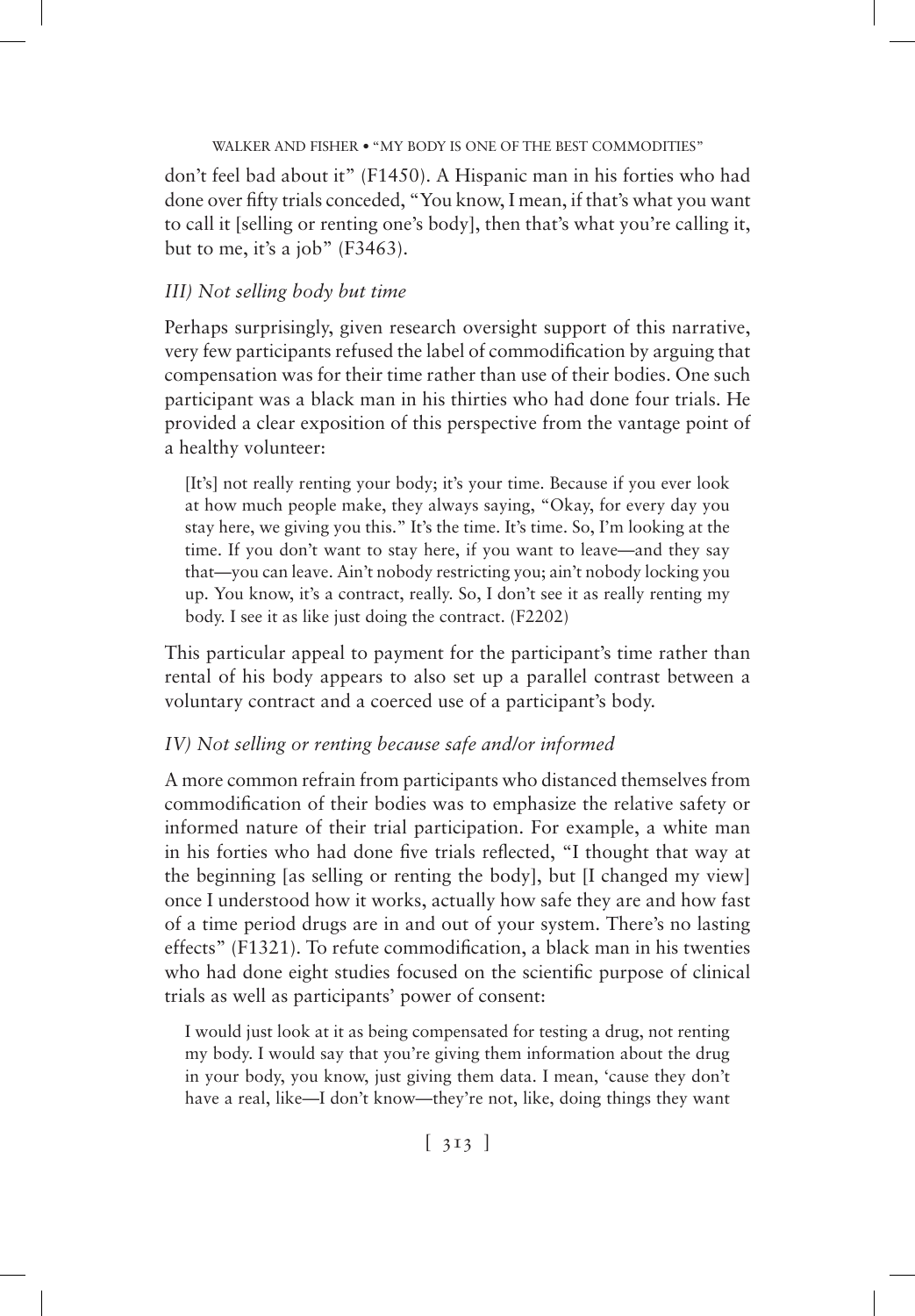### KENNEDY INSTITUTE OF ETHICS JOURNAL • DECEMBER 2019

with your body, 'cause you have, you know, full power of what goes on. And you can tell them that you don't want to do this or do that. (F2305)

# *Acknowledging strategies*

# *I) Reluctant or positive agreement*

Many healthy volunteers, when directly asked whether they were selling or renting their bodies through their clinical trial participation, simply agreed that this is so. Their modes of agreement ranged widely, however. Some participants easily accepted the terms of the question. According to a multiracial man in his twenties who had done ten trials, "I only see it as a financial thing, so to me, it's basically selling because they're giving money and I'm giving them something in return, so it's like a financial transaction, I suppose" (P1402). Some participants accepted only after some consideration that their exchange with phase I research clinics was a form of body commodification. This was the case for a black man in his twenties who had done twelve trials: "No, I don't think it's selling my body. I think—Yeah, actually it is, actually it is. [laughs] But, oh shoot, it don't bother me" (F2416). Others acceded to only some part of the commodification framing. A Salvadoran immigrant in his fifties who had done one trial related, "I think it is like renting your body. … I don't see it as selling it because it isn't a lot to sell it, you understand me? I think it's like they're paying a rent to get permission to use your body for the study that they're doing" (F3112, translated from Spanish).

Some participants were rueful about being engaged in an activity that was like selling or renting use of their bodies. A white man in his fifties who had done over sixty trials expressed, "Selling or renting your body? Yeah, I mean, I see it as an evil compromise. It's kinda weird. I do studies, but I do not believe in pharmaceutical companies whatsoever, at all" (F1466). Along similar lines, a Hispanic man in his thirties who had done ten trials conveyed the following:

I'm also selling—like, I don't wanna say I'm selling my integrity and stuff, but I mean, you know, it's like boundaries you're willing to let people cross, you know, for money. … Oh gosh, it's like, having these little realizations about yourself that aren't always pleasant, you know? (F3459)

Other participants, however, wholeheartedly embraced the idea that their trial participation was a form of body commodification. A multiracial

 $\begin{bmatrix} 3I4 \end{bmatrix}$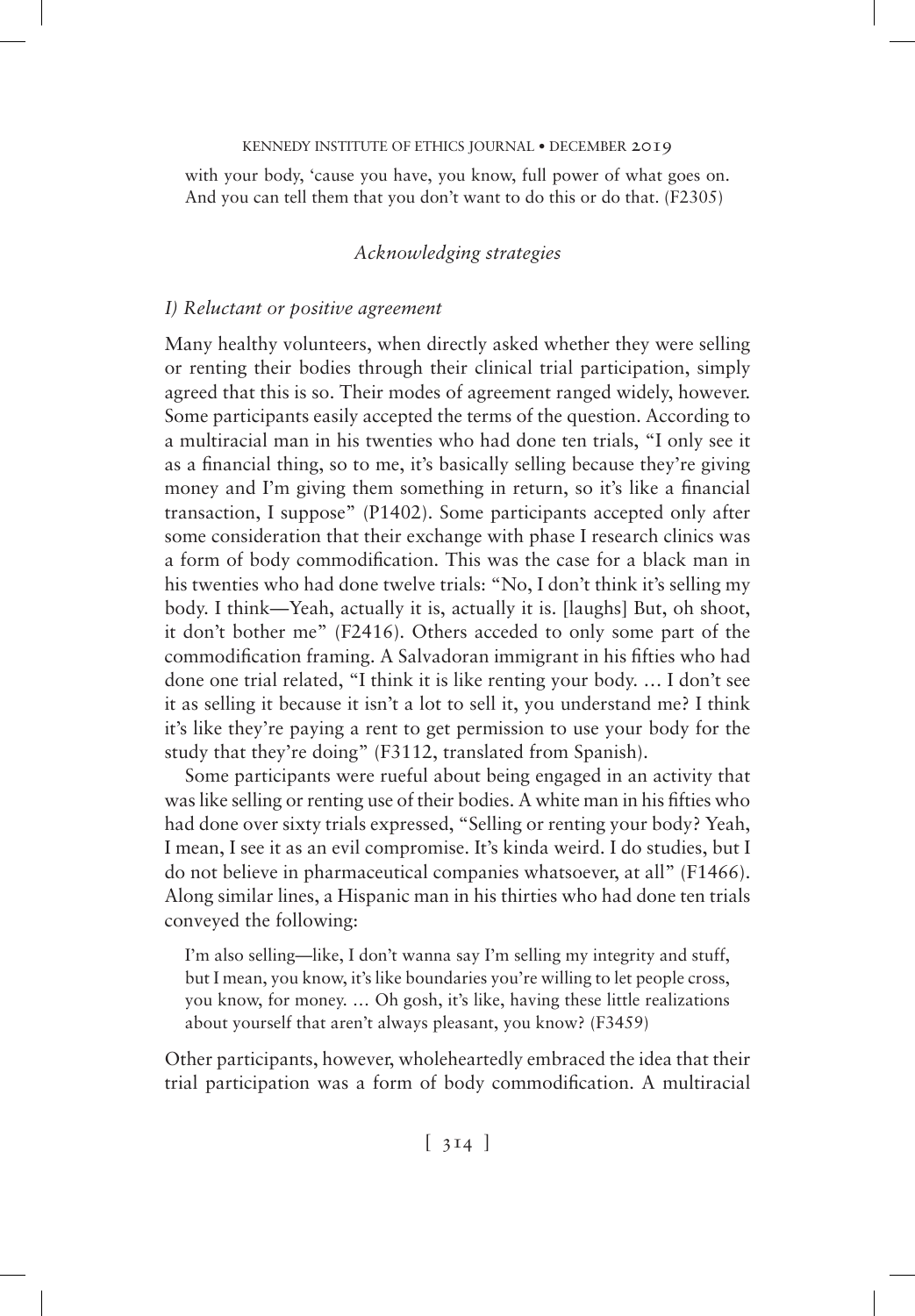man in his twenties who had done two trials summed up this perspective: "I feel like my body is one of the best commodities just 'cause I'm really healthy, and like what better way to see how stuff works than on like a test subject whose health remains constant?" (F2108). A white woman in her thirties who had done nine studies noted that she had not previously considered whether clinical trial participation was a form of selling or renting her body, but she nevertheless was enthusiastic about the idea:

Well, since I am healthy, I guess that is a really good way to look at it because they're kind of borrowing my healthy body to use, you know, in their little study and kind of mess with it and see what it does. So, I mean, considering I'm getting paid for it—and quite well [paid] a lot of times—I would say it definitely is a commodity. Never thought about it like that. (F2408)

# *II) Like selling or renting because of trial risks*

The flip side of healthy volunteers rejecting a narrative of commodification based on the safe and/or informed nature of their participation was manifest in those who believed that trial participation was like selling or renting one's body because, or if, it is risky. A black man in his thirties who had done six trials indicated, "So I guess it kind of is like selling your body because you don't know if it's safe. Is it safe or is it harmful? And if … it's going to kill you or if it's not, [laughs] you know" (F1215). Another participant, an immigrant from Nepal in his forties who had done eleven studies, stated, "I feel sometimes like that too. Selling my body to big drug companies." When prompted by the interviewer to describe in what ways his body was a commodity, this same participant homed in on study payment relative to potential future harms, professing, "Well, there's a lot of unknowns that we are taking, and in that sense, you know, the money they pay is not compared to what we have to go through in the future or whatever" (F2407). Because of these trial risks, a black man in his twenties who had participated in one trial preferred the idea that his health, not his body, was the commodity for sale. He opined, "I would say like selling your health or trading your health for money. That's a better way to look at it. … Are you trading your health for money? [Yes.] Because you can get sick and you will get paid" (F1122).

# *III) Normalizing commodification*

A common refrain among healthy volunteers who acknowledged how clinical trial participation commodifies the body was to normalize this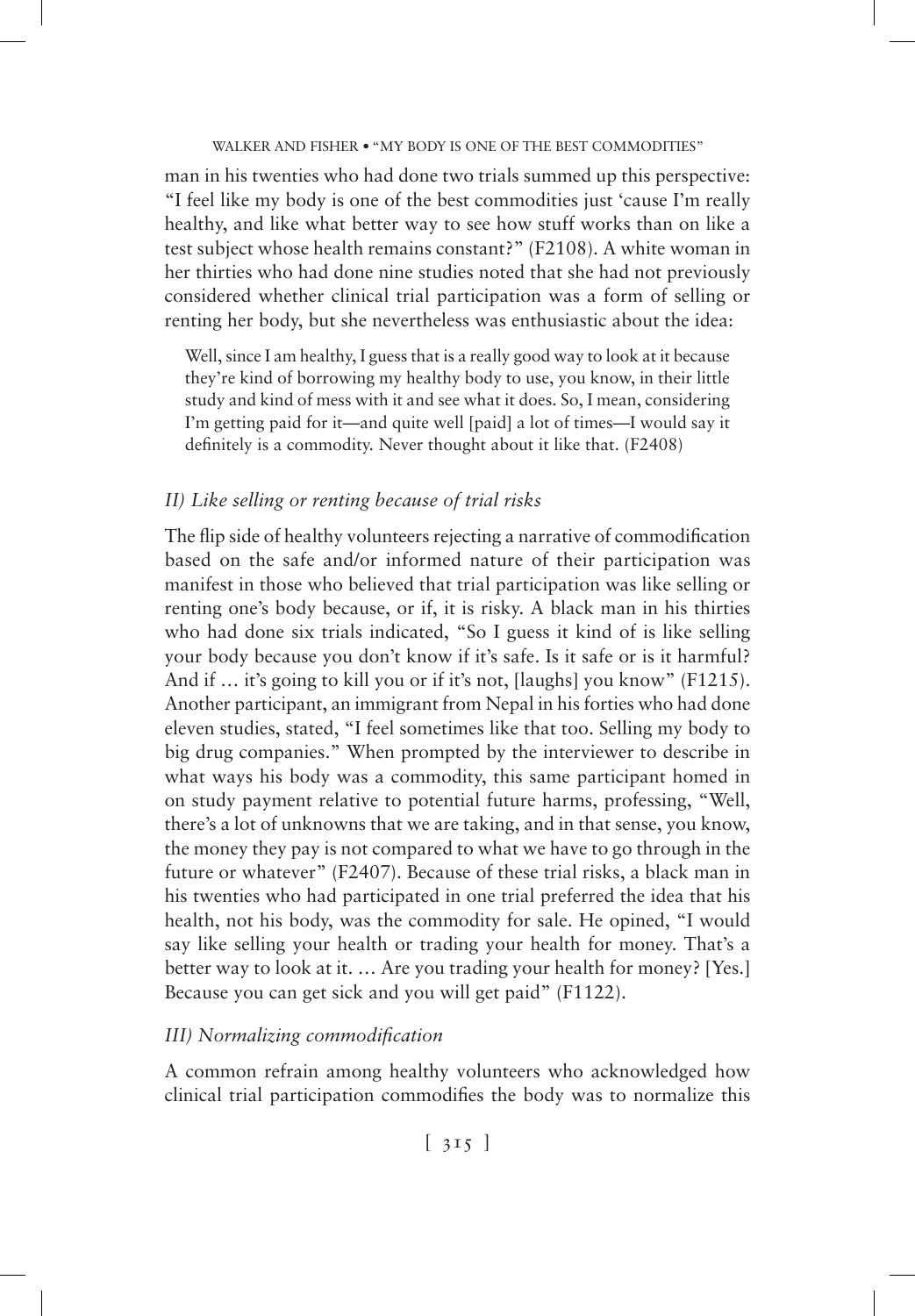practice by comparing it to other everyday forms of commodification. Participants made comparisons to everything from professional sports and modeling, to hedge fund management, to construction work. One participant, a black man in his twenties who had done nine trials, made a global generalization regarding commodification and paid work: "I mean, honestly, if you go and get a regular job, you're … selling your body because you got to be there. Your person has to be there. You can't get paid if you're not at work. So, I mean in reality, we're all selling our body" (F2302).

Some healthy volunteers who normalized commodification of the body had very positive views about this take on their clinical trial participation. For example, a multiracial man in his thirties who had done over thirty trials declared, "But as far as using my body as a commodity, absolutely it is. You know, LeBron James uses his body as a commodity, you know, so—and he's my favorite athlete, so I'll mention him—but that's absolutely, you know, what I'm doing" (F2411). A white woman in her thirties who had done three trials extolled body commodification more broadly:

I feel like it's my body to do as I please with, and I don't feel like I'm being reckless. So, if I am renting my body, then I'm happy to do that. And I also rent my time and my thoughts and my thinking to other people when I do other kinds of work, so it's not necessarily different. (F2309)

Despite normalizing how bodies are routinely commodified, others held negative views of the phenomenon, not only in their clinical trial participation but also in life generally. A black woman in her forties who had done six trials asserted the following:

I feel like, you know, you go to work every day, and you've got to have somebody telling you what to do every day when you go to work somebody's telling you what time to punch out, what time to punch in, if you're gonna get your vacation [time], if you're not gonna get vacation, you know, if you're gonna get health insurance, if you're not gonna get any health insurance. So what's the difference? … All of us are renting our bodies. (F3434)

A white man in his forties who had done twenty trials explicated the tie between the general sentiment of commodification and broader dissatisfaction with work:

So whether it's a lab rat [a term sometimes used for phase I participants], whether it's an IT professional, whether it's an accounting professional, if

[ 316 ]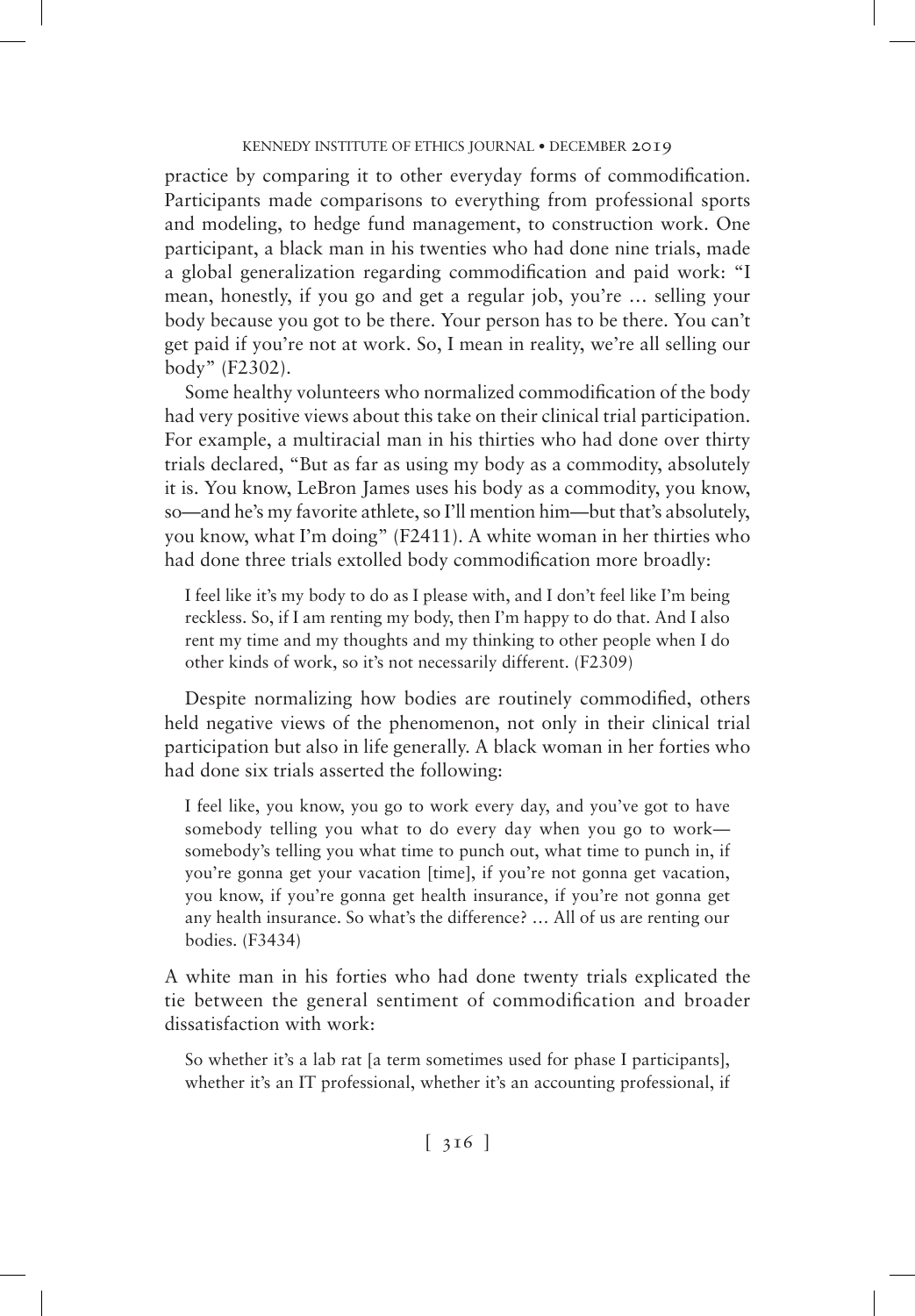they don't like what they're doing—it doesn't matter what they're doing they're still going to pretend that they're being—excuse the expression whored out. (F2413)

#### *Participants' Reflections on Clinical Trials and "Prostitution"*

This last participant also draws attention to the common, and perhaps unsurprising, comparison that healthy volunteers made between clinical trials as a form of body commodification and sex work or prostitution, which is currently illegal in most jurisdictions in the U.S. This theme arose in participants' unprompted discussions of commodification as well as in response to our interview questions about selling or renting one's body in clinical trials. As an example of an unprompted comment, one Hispanic man in his thirties who had done ten trials mobilized a sex-work analogy to explain why he is secretive about study participation: "No, yeah, definitely it's embarrassing. [It's] Like I'm a girl that works in a brothel and I told my family I work at a dress shop. Totally, I never tell anybody. I mean, I probably never will, you know?" (F3459, three-year interview).

When explicitly asked about commodification and clinical trials, the tie to sex work was articulated most often by participants who rebuffed the idea they were selling or renting their bodies because of the societal value of clinical trials, but the theme came up with participants in both the denying and acknowledging categories. Interestingly, the comparison even manifested in participants' attempts to normalize body commodification. For instance, a white man in his fifties who had done fourteen trials insisted, "I would say that, what area in life don't we prostitute ourselves? You know what I mean?" (F3431). However, most participants were more literal when they conjured sex work in response to our questions, and for many, the comparison served to reject the lens of body commodification. For example, a black woman in her forties who had done six trials protested, "I mean, renting my body or letting someone use my body? To me, that sounds like a prostitute or something; I'm not having sex with anyone [in a clinical trial]" (F3434). A black Hispanic man in his forties who had done one trial used his gender to disassociate himself from such practices. He pointedly said,

They don't have male prostitute. If they do, I have never met one. But, you know, female prostitute, they sell their body, you see. They selling their body, you know. … You doing something [in clinical trials] to better the world. As opposed to a prostitute. She's not bettering—she's not even bettering herself. She's degrading herself, you know. (F1126)

 $[317]$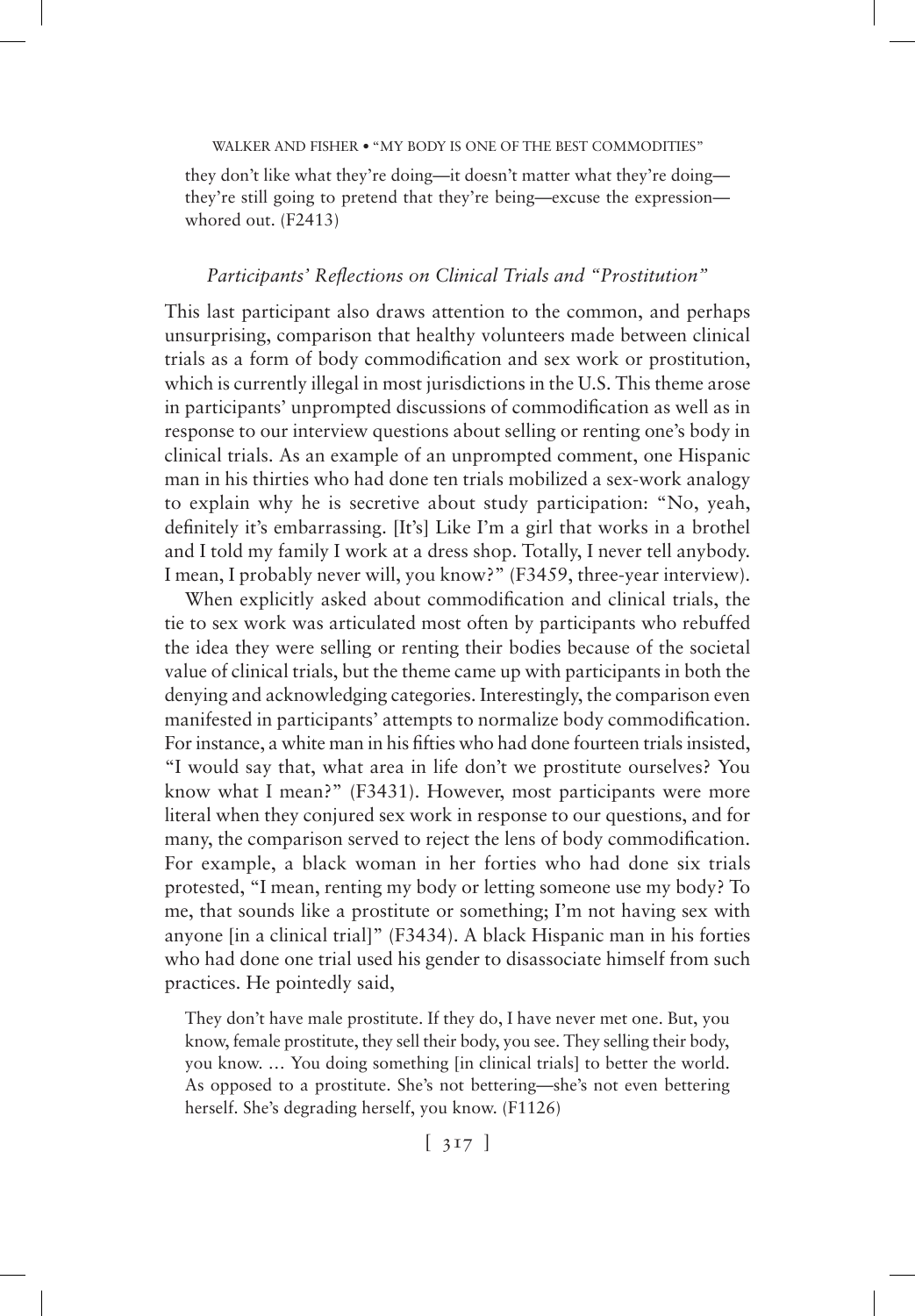Occasionally, participants used the parallel to sex work as the basis for understanding the transactional nature of clinical trials. A black man in his twenties who had done over twenty trials presented a nuanced viewpoint on the issue:

It's got some of the same characteristics of being a—I hate saying "prostitute"—but being a prostitute, 'cause it's sort of like you're just a number here [in a clinical trial] … They don't know you, [that is] who you are as a person. It's just like you're coming in and getting the money. You're a number or a name, and you're going. … The only thing that's different is the positives about it. The negatives are all still about the same, [such as] damaging your body—or you could be, you know what I mean? But the positives are different. The positive is you can be helping for a future drug that could help someone. And also, you claiming it on your taxes is legal. So, that's why I say it's probably different, but the negatives are kind of the same. (F2414)

A white woman in her forties who had done thirteen trials rhetorically thread the needle between these perspectives, giving a tongue in cheek narrative on the issue and comparing her clinical trial participation with both sex-work roles of "pimp" and "prostitute":

I used to kind of, I'd maybe use the phrase sometimes "pimping my body for science." But it's also doing some good, so [laughs] I'm sure prostitutes come up with a lot of justifications for what they do too. [laughs] Oh goodness, yeah. They're helping these men stay in their marriages. [laughs] Who knows, who knows what they come up with. Yeah, "I'm doing a service." (F2421)

# *Unprompted Reflections*

Participants who raised issues of commodification without prompting by an interviewer typically did so to describe or interrogate the nature of their clinical trial participation. Unlike the queried reflections, the theme was raised to assert that they were in some sense engaged in body commodification. Some participants matter-of-factly equated payment for trial participation with granting access to or selling their bodies. A multiracial man in his thirties who had done over twenty trials responded to a question about whether he would ever participate in uncompensated studies by stating, "I'm not working for free. I'm not giving up my body, you know? I'm giving up my body, and that requires payment" (F2406, three-year interview). Another participant, a black man in his fifties who also had done over twenty studies, described the transaction this way: "You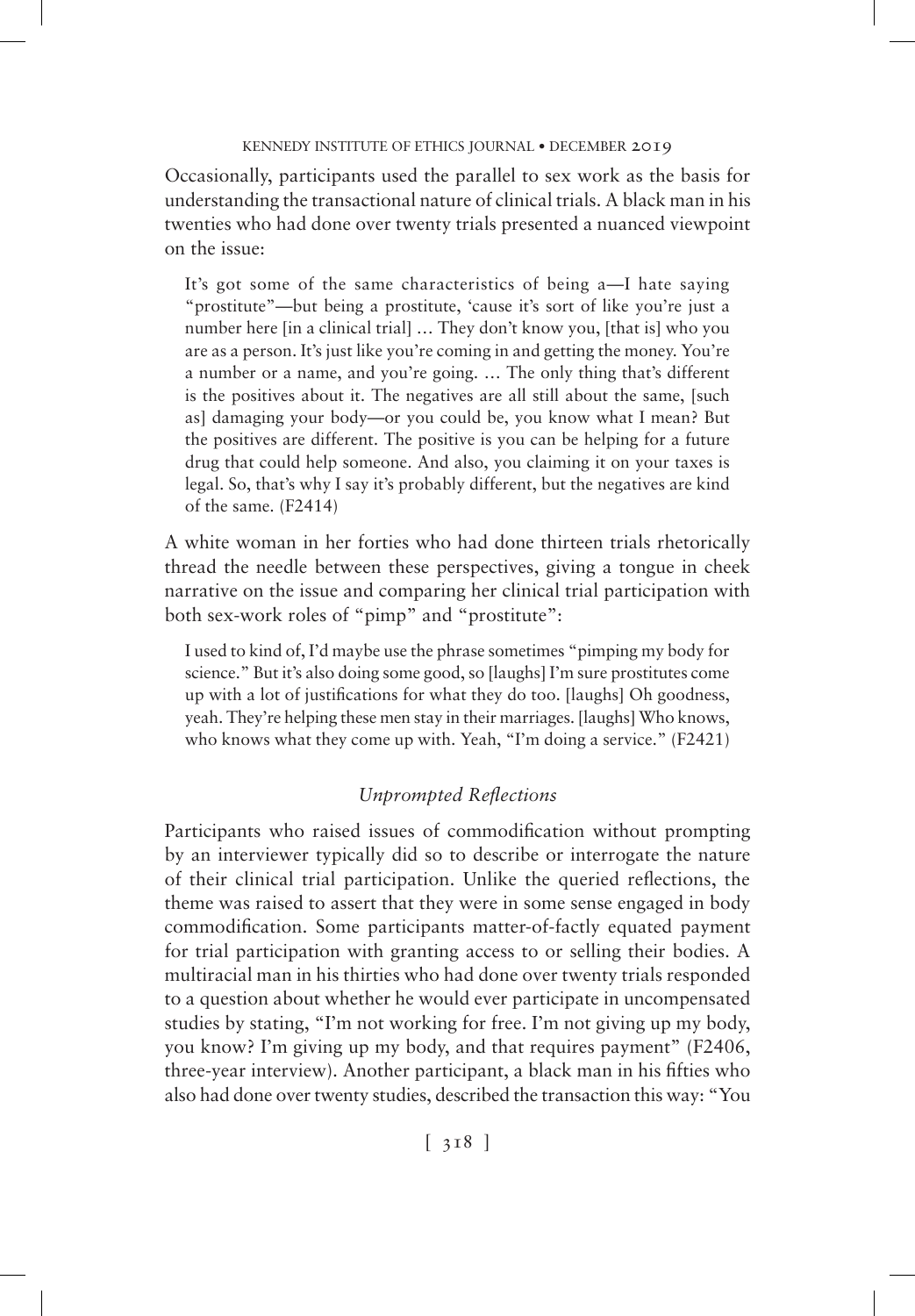get paid for your blood. And you go around and look for another [study] 'cause, you know, you're an independent contractor; you're selling your blood to the highest bidder" (F1465, two-year interview). These comments in many ways mirror how participants acknowledged commodification when prompted through our interview questions.

Depending on the participant, other unprompted comments about commodification were cast as either a positive or a negative feature of their clinical trial involvement. A black man in his thirties who had completed thirteen studies framed commodification as motivational in the context of his serial trial participation:

I take good care of my body. My body's my business. As long as I'm healthy … my business is gonna be successful. When I start not taking care of my business or whatever, my body and stuff, it's gonna start sliding off. [Then] I'm not making that much money [and] I'm not getting that many jobs. You know, same thing. It's a commodity, so. (F2202, three-year interview)

In contrast, a Mexican immigrant in his forties who had also completed multiple trials negatively viewed this type of transaction. After being asked about sharing information about his study participation with others, he stated, "Like I said, it is not something that I am really proud of because, practically, you are selling yourself for them to do what they want. They inject you, take out your blood, you sell yourself for money there [at the research clinic], and in the long run you think, 'It's [too] little money, pay me more'" (C3409, three-year interview, translated from Spanish). Thus, participants' unprompted comments about commodification emphasized the centrality of their bodies in a financial exchange with the research clinics conducting phase I trials. These comments took on more of a "business" orientation than when participants were queried about renting or selling use of their bodies.

# DISCUSSION

Healthy volunteers readily engage in reflection about body commodification. They both offer unprompted insights on their experiences with phase I clinical trials as a type of body commodification and also are responsive in myriad ways when queried about their perspectives on the issue. In so doing, they illustrate the spectrum of views that can be brought to bear on whether and how phase I trials are commodifying. Healthy volunteers' responses to a question about selling or renting their bodies in trials generated both denying and acknowledging responses that offer insights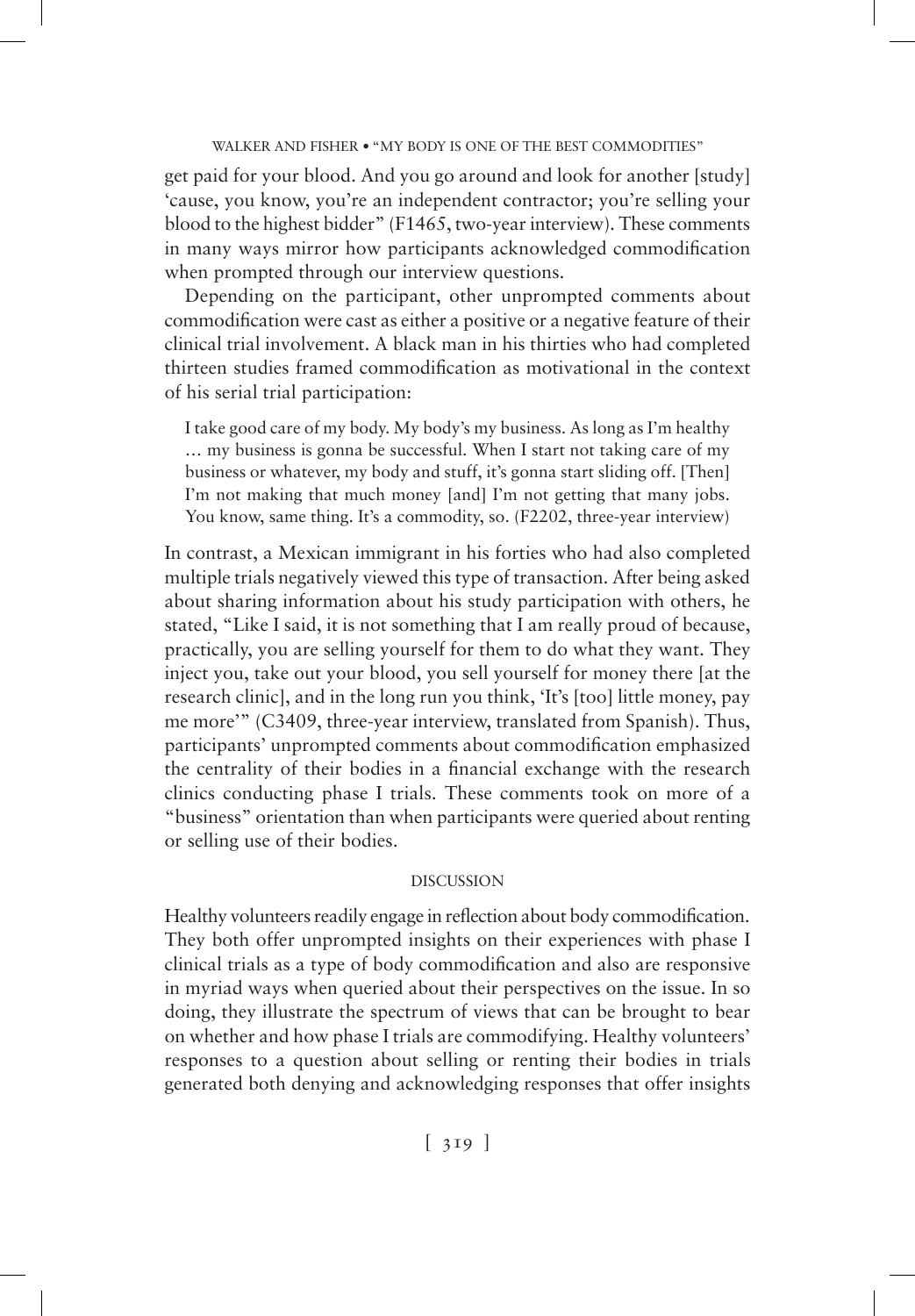### KENNEDY INSTITUTE OF ETHICS JOURNAL • DECEMBER 2019

into what commodification of the body might mean and how it is morally valenced. Specifically, in their reflections on commodification, participants highlighted the societal value of clinical trial participation, the legitimacy or the legality of the economic exchange, the role of risk in commodification, and banality of commodification because of its prevalence in everyday life. These frameworks for understanding commodification and clinical trial participation underscore the interpretive flexibility that enables the concept to be perceived as negative or positive, sometimes by the same individual. In addition to that interpretive flexibility, as we address here, putting phase I participant perspectives into conversation with bioethical and philosophical perspectives on body commodification sheds light on how we might reconsider the connection between commodification and exploitation as well as what lessons we might draw for managing markets in healthy participant bodies.

# *The Moral Valence of Commodification for Healthy Volunteers*

That healthy volunteers acknowledge, resist, and even embrace the explanation of their participation in clinical trials as body commodification mirrors the philosophical disagreement over the extent to which markets in body use or products are problematic. More subtly, in some cases the explanations participants offer for agreeing or disagreeing that they are engaged in a commodifying exchange may offer some insight into their perspectives on the ethics of body commodification. For example, the purported societal value of phase I trials does not obviously negate a sale or rent of the use of one's body, just as the sale of one's blood or gametes does not itself undermine a positive goal of saving a life or achieving a pregnancy for another individual. Therefore, that healthy volunteers framed their clinical trial participation as socially valuable *in order* to undercut the claim that they were selling or renting use of their bodies may imply that they deemed body commodification to be suspect and, in some cases, explicitly ethically problematic. Some of these participants may endorse the theoretical perspective that specific markets in the body are ethically dubious. Such a conclusion would not, of course, necessarily undermine their claim not to be involved in such markets.

Similarly, the connection between risk and commodification is a tenuous one. Some healthy volunteers nonetheless used the explanation that clinical trials are safe to resist the notion that they were selling or renting use of their bodies, whereas others agreed to this formulation of their activities by describing the risky nature of their participation. Interestingly, however,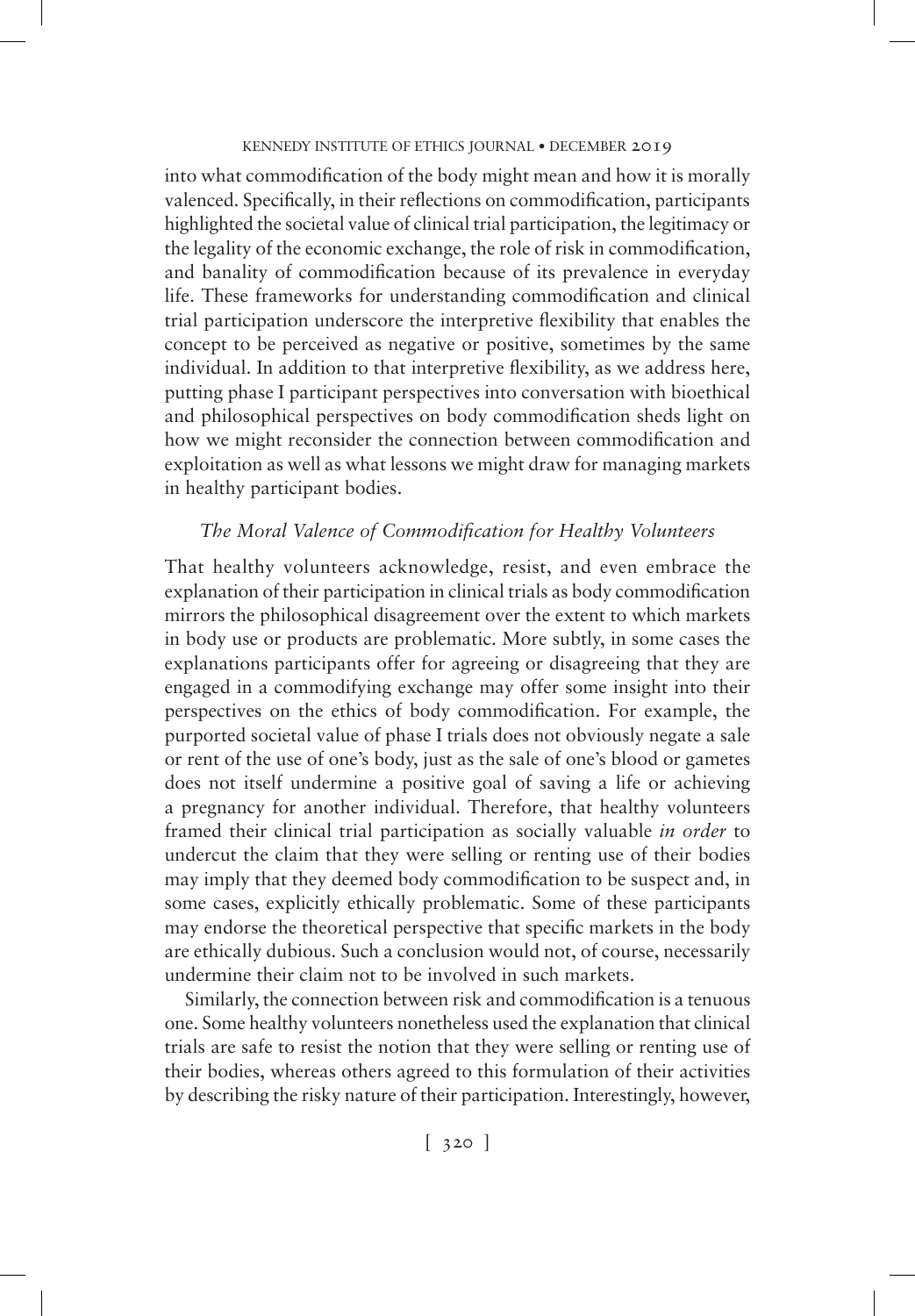both viewpoints imply that body commodification is a potentially harmful form of exchange. Thus, for many healthy volunteers, *whether or not* they subscribed to the idea that they were selling or renting use of their bodies in phase I trials, the concept of commodification was largely associated with negative ethical or other harmful implications. This was also the case for healthy volunteers who thought commodification was a ubiquitous phenomenon rather than specific to phase I trials, but as they normalized the ways in which individuals sell or rent their bodies, they cast the process in a negative light. Such participants could perhaps be compared with theorists taking a generally negative stance toward commodification.

Yet other healthy volunteers did not categorize commodification as a negative or harmful activity. Specifically, those who normalized body commodification but also saw these exchanges as positive imply in their reasoning that there is nothing morally or ethically wrong with selling or renting use of one's body. Indeed, some even propose that it is an astute or rational way to use the resources one has available to earn income. This particularly came through in healthy volunteers' narratives in which they embraced clinical trials as a form of body commodification. These participants might be seen as endorsing the perspective of those theorists who prefer a liberalized purview of market exchanges.

# *Exploitation and Commodification in Phase I Trials*

Whereas body commodification has been relatively ignored in the bioethics literature on phase I trial participation, concerns about exploitation, especially in the context of international clinical trials, have been on the rise (Hawkins and Emanuel 2008; Macklin 2004; Sofaer and Strech 2011). The relationship between commodification and exploitation is complex and disputed, and depends in part on how each concept is understood. Within bioethics, and in the context of payment to healthy volunteers, concerns about exploitation have largely been focused on the amount of payment offered for clinical trial participation with the idea that 'unfair' payment would be exploitative (Wertheimer 1996; Resnik 2003, 247; Phillips 2011; Largent and Lynch 2017). As Angela Ballantyne sums up, "Exploitation is about unfairness: specifically about the unfairness of the distribution of benefits and burdens between the parties to a transaction" (2008, 180). This way of understanding exploitation fits well with concerns about the implications of commodification for distributive justice, which is also essentially focused on how to promote fair distribution.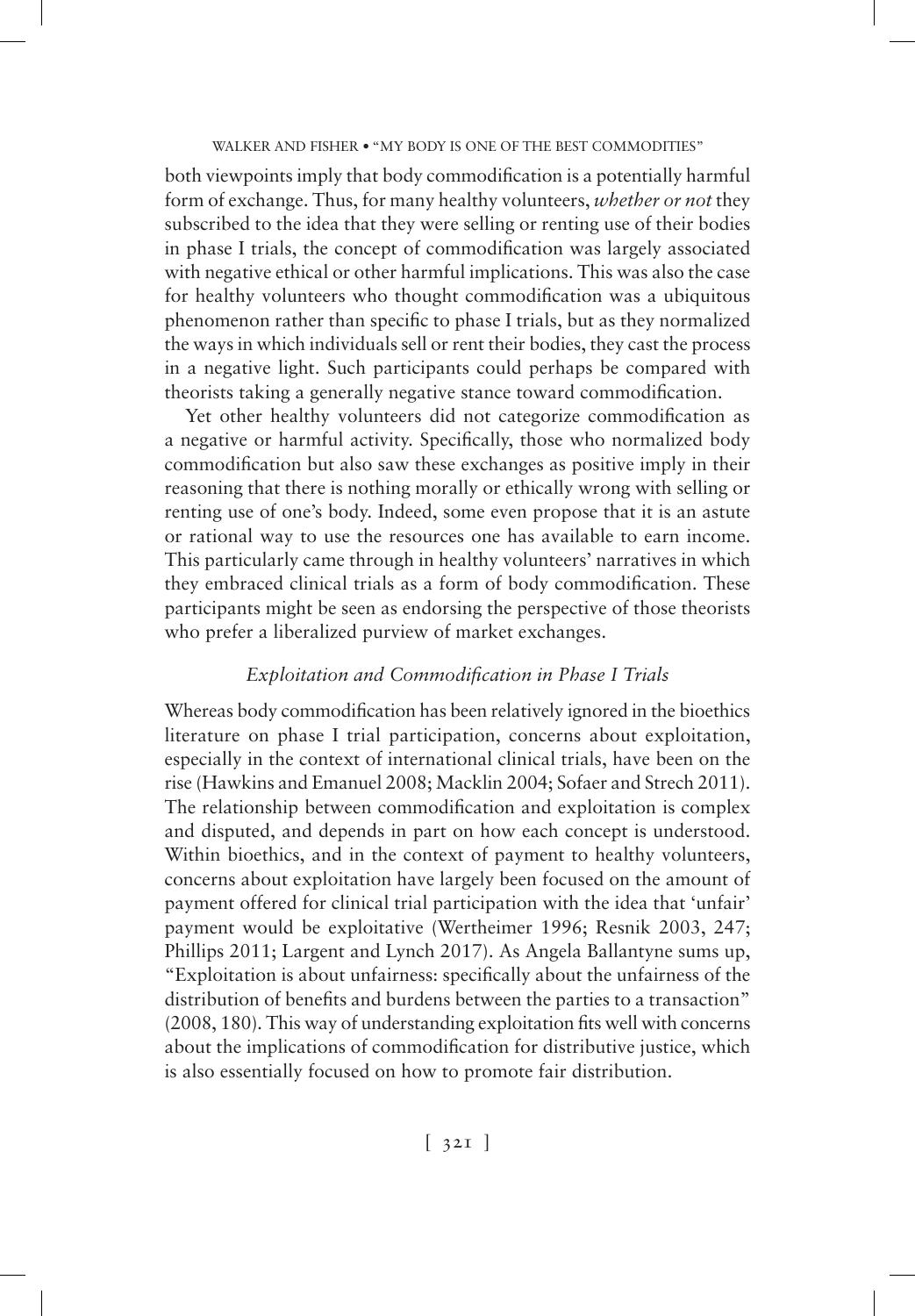When asked about body commodification, however, phase I participants only rarely referred to the amount of money they earned—whether it was too low or how it was determined. Those who did refer to the amount they were paid sometimes did so in the context of their overall frustration with being in a position of having to sell access to their bodies to earn an income. While there is every reason to think that phase I participants are highly concerned about the amount of pay they receive and whether it is fair (Walker, Cottingham, and Fisher 2018), these specific concerns seem loosely connected to those evoked by ideas of commodification.

Another way of understanding exploitation, however, appeals to the problematic taking advantage of the less powerful party in a transaction, including a failure of appropriate respect for persons (Carse and Little 2008; Snyder 2012; Siegel 2008). This way of understanding exploitation has much in common with how Satz describes noxious markets, which "arise from weak agency, exploit the underlying vulnerabilities of the most vulnerable, or have extremely harmful consequences for individuals or their societies" (2010, 35). To be sure, not all noxious markets are forms of body commodification, nor are all forms of body commodification noxious. However, if certain markets in the body are concerning because the power differences between the transacting parties create conditions rife for illegitimate use of the vulnerable party, these specific forms of commodification may go hand in hand with exploitation as a failure of relational respect.

There is plenty of evidence that phase I trial participation has the potential to become a noxious market, especially along the dimensions of economic vulnerability and weak agency, particularly because it is a global for-profit enterprise (Fisher 2009; 2020; Petryna 2009). The majority of healthy volunteers are financially vulnerable individuals due to underemployment and membership in minority racial and ethnic groups (Cottingham and Fisher 2016; Monahan and Fisher 2015). They experience powerlessness in setting the terms of their exchanges with phase I clinics as payment for participation is not protected as a type of employment, even though many enroll serially and depend on clinical trial income to make ends meet (Walker, Cottingham, and Fisher 2018; Fisher and Walker 2019). To illustrate potential harmful consequences of these markets, past scandals in the commercial phase I industry include trials in which undocumented individuals were participating in run-down conditions and homeless alcoholics were recruited to test drugs in exchange for room, board, and pay (Evans, Smith, and Willen 2005; Cohen 1996).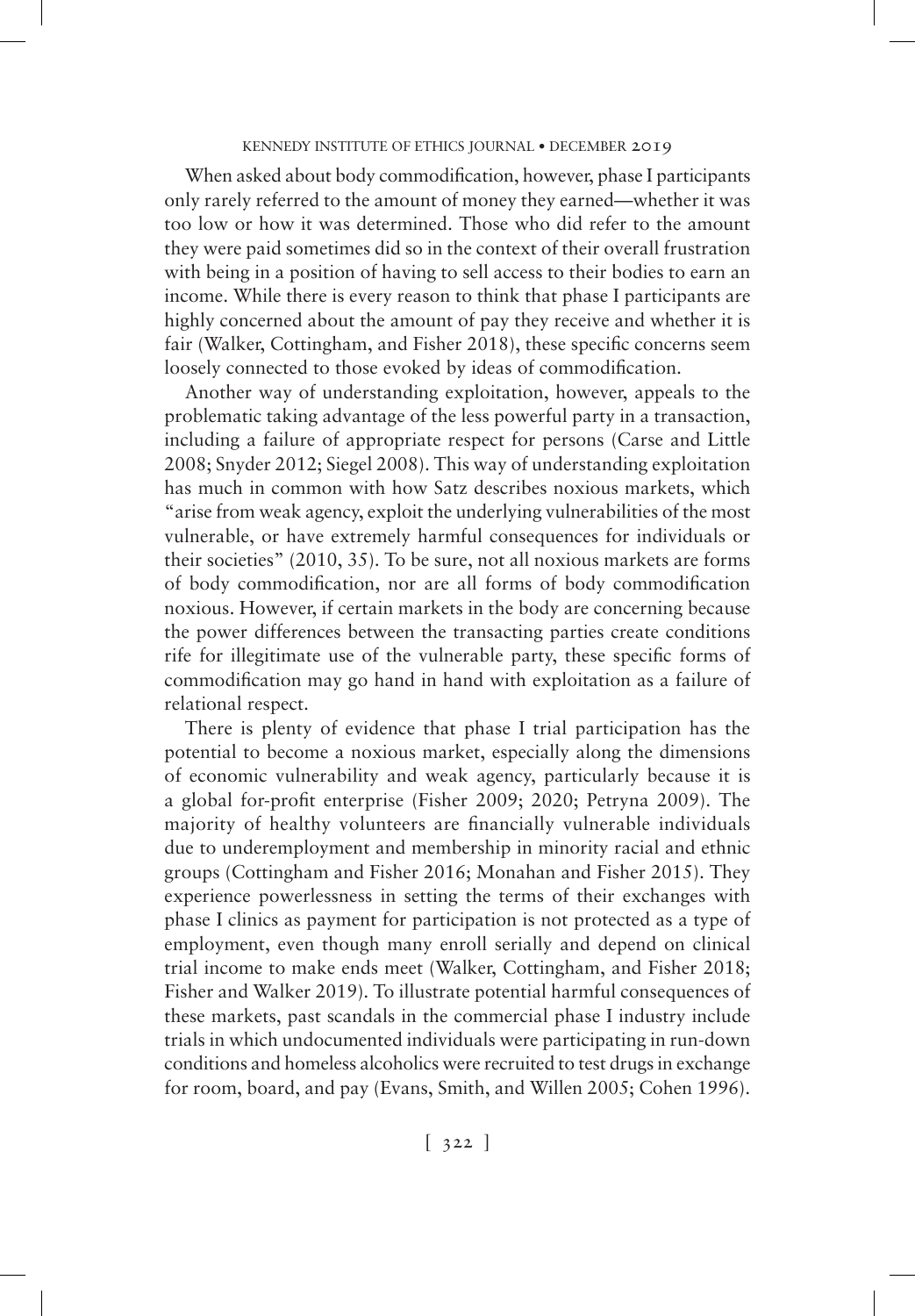While the connection between the commodifying aspects of clinical trial participation and these potentially exploitative conditions remains unclear, it is significant that for healthy volunteers, questions about body commodification were tied to themes that seem closely connected to issues of respect and interpersonal equality. In particular, when healthy volunteers addressed the connection between commodification and pay for clinical trial participation, they were concerned in part about being treated *as* a commodity—without a say in what happened to them or as an identifiable individual. Thus, in so far as exploitive tendencies are identified as a moral concern for body commodification in phase I healthy volunteer trials, it is important that we consider exploitation as a phenomenon associated not only with unfair transactions but also with relative powerlessness and disrespect.

# *Body Markets and Vulnerable Groups*

Market norms may also be viewed as ethically fraught with regard to certain types of exchange regardless of exploitative tendencies. Paying healthy volunteers more money may fix a problem of an unfair exchange, for example, but not of the application of market norms where they do not belong. Some participants seemed to voice such broader ethical concerns about the nature of an exchange that involved the "sale or rent" of their body for use in clinical trials. Many also reflected on what they viewed as the associated stigma of such practices.

The widespread comparison that healthy volunteers raised between selling or renting their bodies in clinical trials and sex work is particularly telling in this regard. Although participants also referenced other forms of market exchange having to do with the body, especially selling blood separate from and within the context of clinical trials, the theme of prostitution was dominant. Within those discussions, sex work was conjured to illustrate the negative connotation of body commodification and its largely female enterprise. Some participants used this comparison to refute the notion that they too were selling or renting use of their bodies in clinical trials while others were quite matter of fact about the parallels between the two activities, even acknowledging how their clinical trial participation was akin to prostitution. How should we interpret healthy volunteers' views of their phase I participation through the lens of sex work?

The gendered aspect of commodification was especially salient in these findings. Beyond a focus on clinical trials, commodification has been raised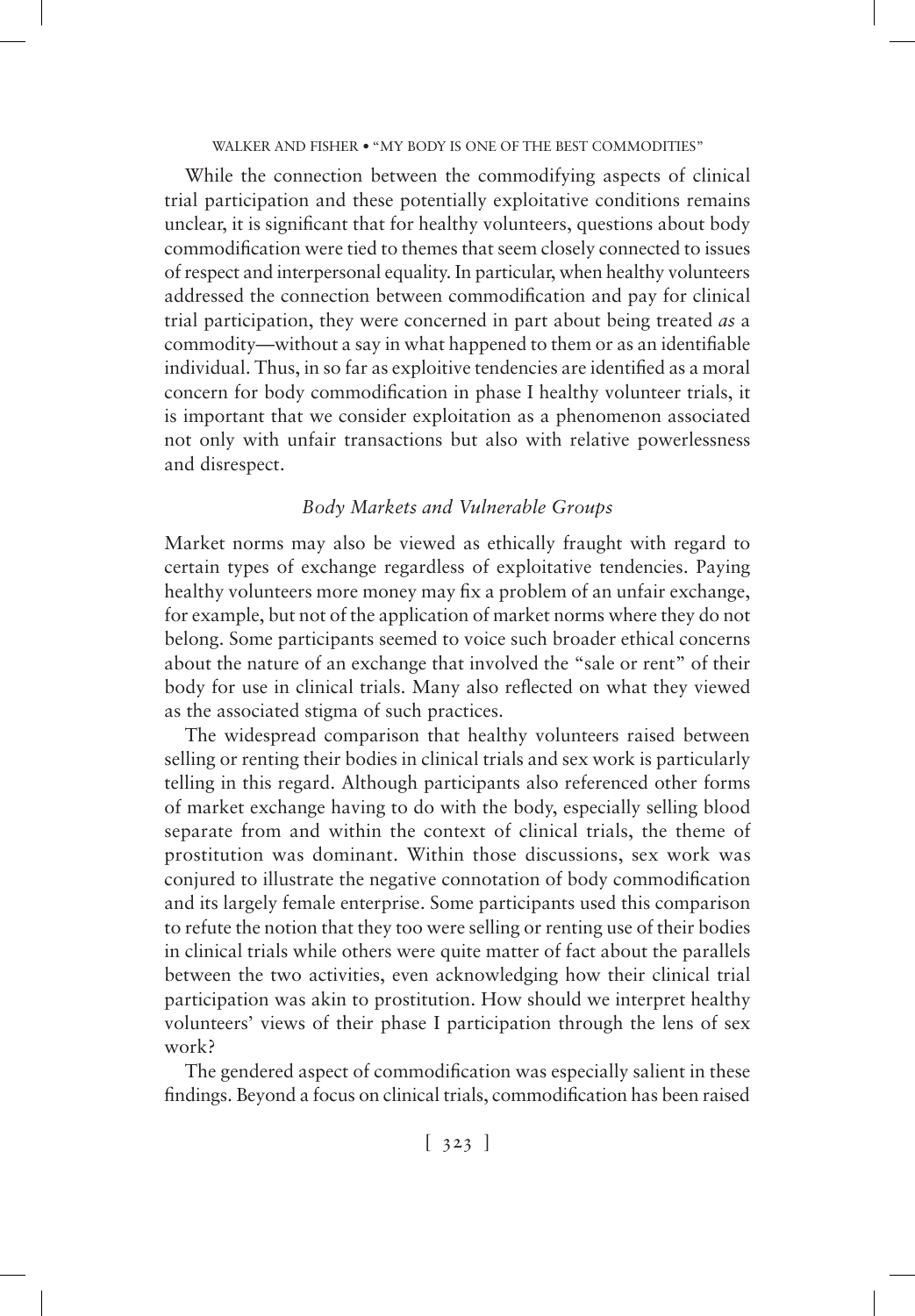as an ethical issue in particular in regard to the use of women's bodies. At first blush, male-dominated phase I participation raises the question of how to understand the gendered sale or rent of one's body in such a context. Yet, healthy volunteers' persistent references and parallels to "prostitution" when asked about whether they were selling or renting use of their bodies in phase I trials indicate the important gendered construction of commodification. Crucial to this discussion is the fact that male healthy volunteers do not—merely as men—lack the kind of vulnerability that often motivates examination of commodification of women's bodies, since most are minority men with fragile economic trajectories (Cottingham and Fisher 2016; Fisher 2020). To unpack the ethical significance of healthy volunteers' perceptions of the ties between body commodification and "prostitution," we turn to a philosophical analysis of the issues at stake.

Margaret Radin in her work on contested commodities describes what she calls the "double bind" (1996, 123–130) of markets in women's sexual and reproductive activities. She writes

If the social regime permits buying and selling of sexual and reproductive activities … there is a threat to the personhood of women, who are the "owners" of these "commodities." The threat to personhood from commodification arises because essential attributes are treated as severable fungible objects, and such treatment denies the integrity and uniqueness of the self. But if the social regime prohibits this kind of commodification, it denies women the choice to market their sexual or reproductive services, and given the current feminization of poverty and lack of avenues for free choice for women, this prohibition also poses a threat to the personhood of women. (1996, 127)

According to Radin's analysis, the commodification of women's sexual and reproductive activities creates a fundamental ethical problem; however, it is women's social vulnerability that nevertheless makes these markets essential to women's interests under certain circumstances. Thus, a woman's "personhood" is threatened in its integrity by markets in her sexual and reproductive labor but also threatened in practice by the social repression of such markets.

Regardless of whether we think there is a fundamental ethical problem with body commodification or with sex work, Radin's notion of the double bind helps to illuminate the situation that healthy volunteers face when they feel their integrity is undermined by clinical trial participation. Like the women Radin describes, healthy volunteers are also frequently socially vulnerable as racial and ethnic minorities who often lack preferable income

 $\begin{bmatrix} 324 \end{bmatrix}$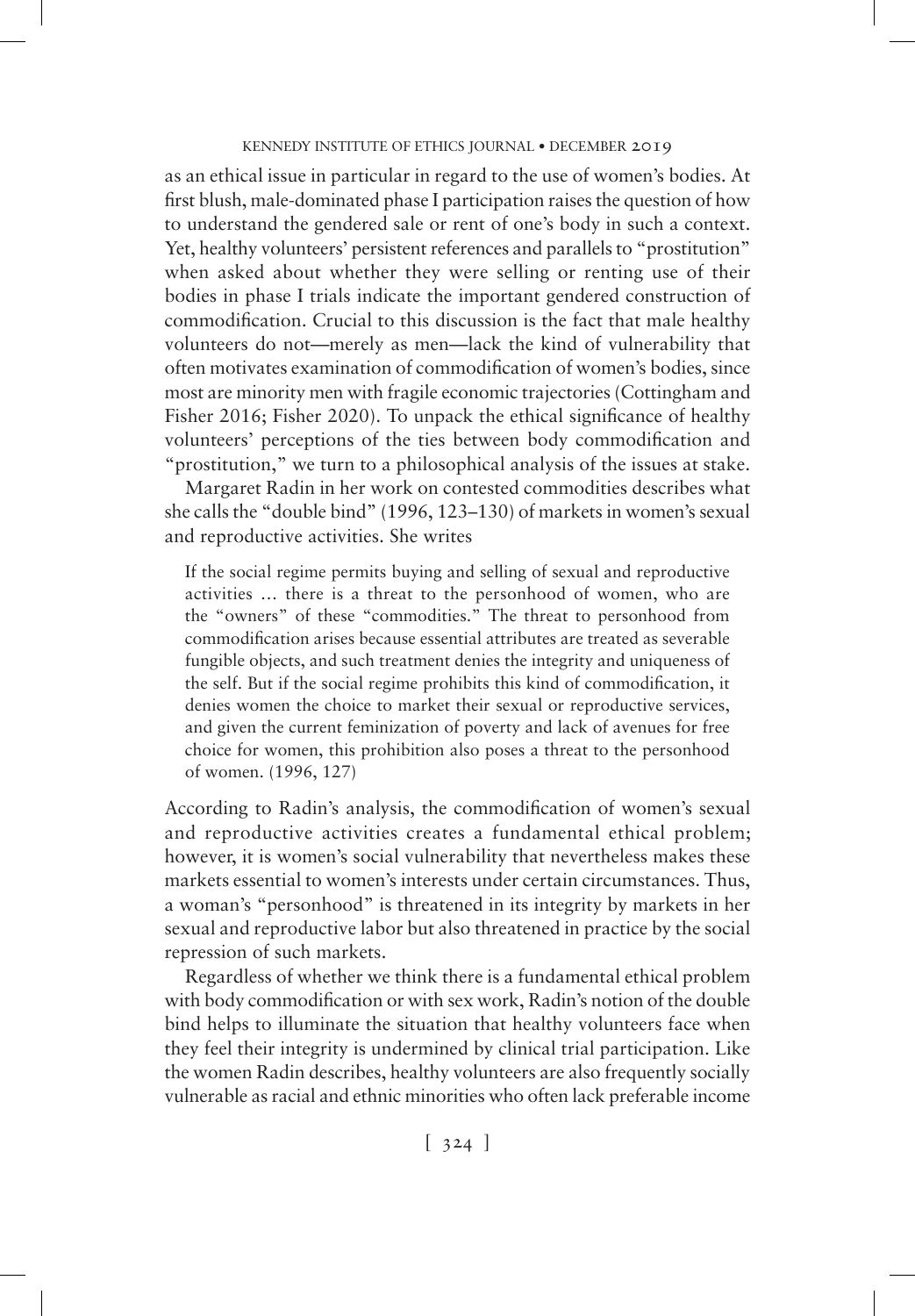options. Furthermore, phase I clinical trials take place in confinement where participants are monitored and controlled in their eating, exercise, and even waste excretion, thereby experiencing what has been labeled a "temporal total institution" (Williams and Fisher 2018). Healthy volunteers, then, despite being majority male, are socially vulnerable in ways that might be comparable to some of the social vulnerabilities of women, including economic precarity but also submitting to the control of their bodies by others. In keeping with Radin's analysis, however, it is not obvious that the best thing for these volunteers is to disallow payment for their services; in fact, for some clinical trial participants, these payments offer their only way to make a living (Fisher 2013).

# *Phase I Participation as Employment?*

Despite the reality that many healthy individuals participate serially in phase I trials as a means of earning an income, enrolling in clinical trials is not considered a form of employment. The money received is also explicitly not counted as a benefit of participation by ethics oversight boards tasked with determining that the risks of research participation are reasonable in light of the benefits of the research for the participant and society generally (US Food and Drug Administration 2018). The preferred narrative for accounting for incentive payments to participants, from an ethics oversight perspective, includes compensation for the healthy volunteer's time, inconvenience, and contribution (Grady 2001).

Because of how benefits are balanced against risks in justifying each clinical trial, it makes sense to limit how benefit is defined for oversight purposes. In short, if financial incentives were viewed as offsetting study risk, then even extreme health risks might seem justifiable if payments were high enough. However, the way in which risks and benefits of trials are balanced is an entirely different matter from whether payment for clinical trial participation is deemed a form of employment. It is compatible that payment for trial participation both is considered a form of employment and is not balanced as benefit against study risks.

How payments are categorized instead has much in common with the complexities of payment for other activities also deemed potential forms of body commodification. For example, similar to how healthy participants in clinical trials are paid "volunteers" so too are women who are paid for their oocytes considered "donors." Given that both phase I trial participants and women selling their oocytes are in fact largely motivated by financial gain, this rhetorical framing of each type of transaction seems warranted

 $[325]$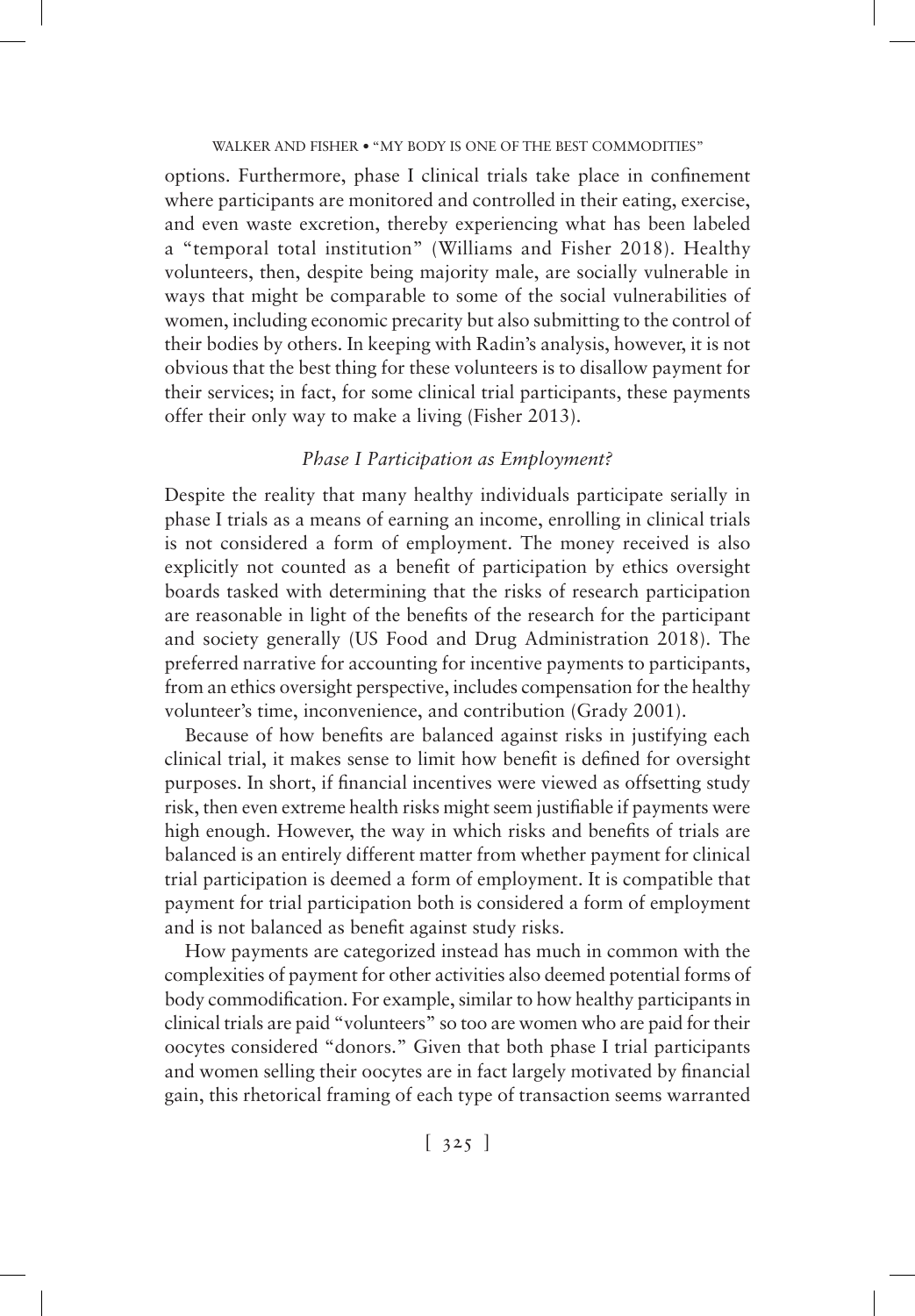only if some significant social and/or individual value is thereby preserved (Holland 2001). We remain neutral on substantive ethical questions regarding whether such values are thereby preserved and instead highlight here how payment labeling often reflects these values. Specifically, insofar as direct payment for the use of participants' bodies to study the effects of investigational drugs is considered inherently ethically problematic, we might thus presume the current narrative governing such payments aims to avoid these moral implications.

Yet, framing compensation as incentive rather than employment does not merely uphold the moral narrative of gratitude for volunteerism but, like the repression of markets in sex work and reproductive labor that Radin addresses for socially marginalized women, also has significant practical implications for phase I trial participants. That is because payment rhetorics that avoid body commodification have the double effect of also limiting participants' economic rights. In this way, healthy volunteers who do, in fact, participate in phase I trials as a means of earning a living do not have employment rights—rights that may give them more agency in setting the terms of their exchange with clinical trial sites as well as lessen their economic vulnerability. In other words, employment rights have the potential to curb the noxious effects of the very same commodifying markets in which healthy volunteers are engaged. In considering the ethical permissibility of markets in the body for biomedical development, then, we ought not be taken in so easily by a narrative deflection that avoids direct commodification. We should instead focus squarely on the question of what, if any, market norms will best protect the multiple ways in which healthy volunteers' welfare is wrapped up in clinical trial participation.

#### **CONCLUSION**

Commodification of the body raises ethical issues that have been widely explored in philosophy, especially in relationship to women's bodies. It may be that commodification is relatively avoided in the bioethics literature on payments to healthy volunteers because the population is largely male or because it is hard to get a grasp on what, if anything, is wrong with markets in the body. Some bioethicists also reason that since it is clear that participants must be paid as an incentive to volunteer, commodification offers an unhelpful moral complication (Stones and McMillan 2010; eners an american moral compression (other and incriminal 2010),<br>Różyńska 2018). Yet, if commodification of the body raises ethical problems, it does not follow that payment for healthy volunteers should be banned nor that such payments should be framed in ways that avoid those ethical problems.

[ 326 ]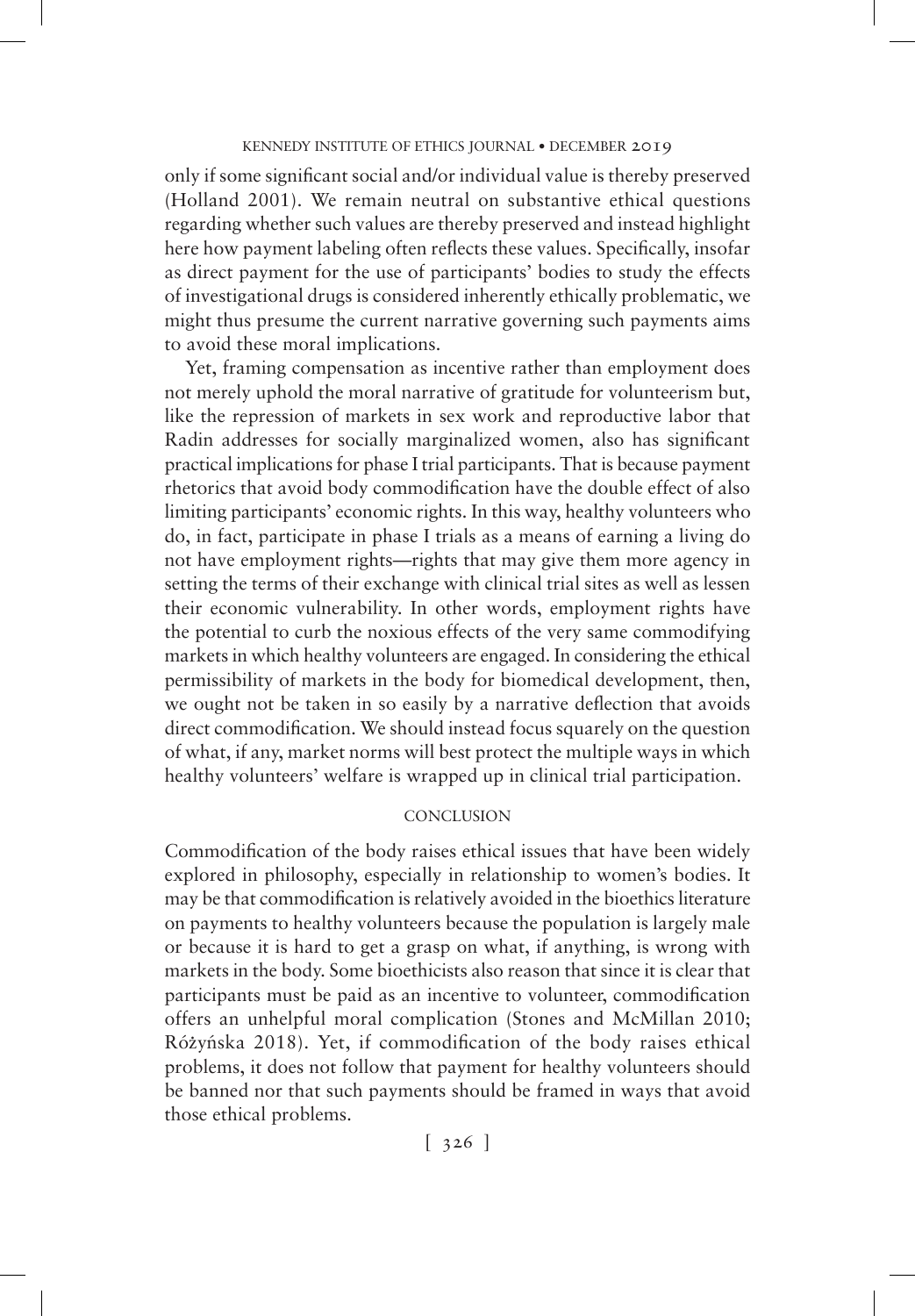In this paper, we have explored how phase I participants reflect on body commodification in clinical trials, putting these perspectives into conversation with philosophical and bioethical considerations. We have argued that participant perspectives on the sale or rent of their bodies in phase I clinical trials mirror the theoretical complexity and interpretive flexibility of body commodification while also shedding light on participants' own experiences in these trials. In particular, we have pointed out that when considering exploitation as an ethical harm of some forms of commodification, we need to address issues of relational equality and respect. Furthermore, we have explored the tie between gendered forms of body commodification and economic precarity as a means of understanding the "double bind" of body commodification in the context of largely male phase I clinical trial participation.

The ethical contours of commodification in phase I clinical trials are defined only partially by healthy volunteer perspectives. If body commodification is morally problematic, it may be so in ways that reach beyond the experiences of individual participants. Alternatively, healthy volunteers may have moral concerns about body commodification that are more reflective of social disapproval than of deep ethical problems with such practices. Talking to healthy volunteers directly about their perspective on whether they are involved in the sale or rent of their bodies is simply one avenue of interrogation that ought to be pursued on this topic. At the same time, this previously untraveled route has led to several significant insights regarding how participants in phase I trials view their inclusion in studies. These insights also hold potential for understanding the wider question of body commodification in clinical trials.

While different aspects of healthy volunteers' views about body commodification can be seen to support each of the surveyed philosophical contentions—from how body commodification is morally valenced to what solutions are reasonable in handling such markets—overall, we suggest a pragmatic approach that recognizes the double bind of participants who are both reliant on income from clinical trials and also vulnerable to the negative effects of such markets. This perspective suggests that an approach to such markets that also allows for employment as a clinical trial participant makes sense *if* doing so supports these individuals as agents able to more fully set the terms of their exchange with pharmaceutical companies and their associates. Determining how and whether such a reality could come to bear is beyond the scope of this paper; nevertheless, our argument shines light on how the conventional narrative of volunteerism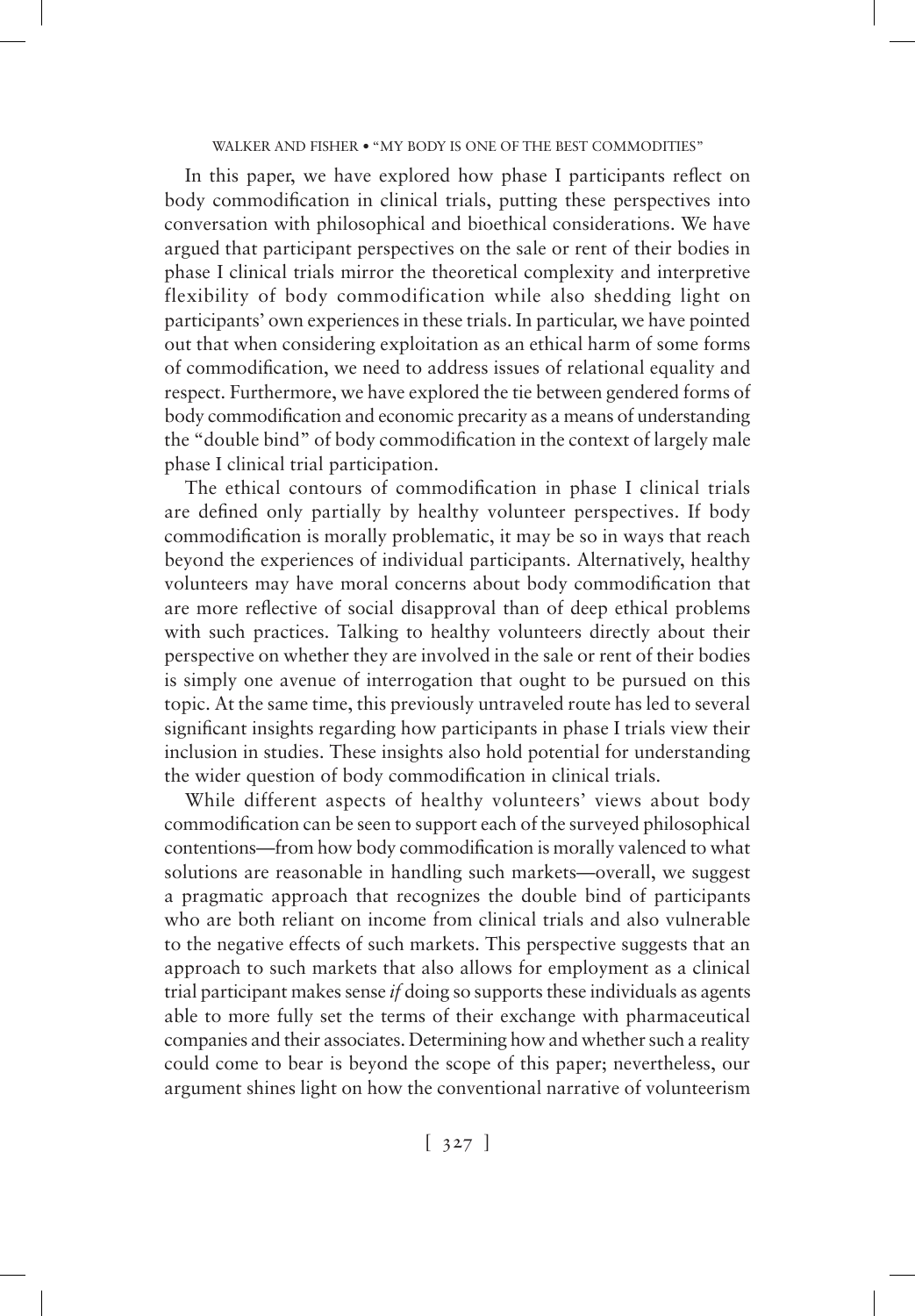problematically obscures the market implications of payment for phase I participation.

### ACKNOWLEDGMENTS

This work was supported by the National Institute of General Medical Sciences (NIGMS), U.S. National Institutes of Health (NIH) [grant number R01GM099952].

#### **REFERENCES**

- Abadie, Roberto. 2010. *The Professional Guinea Pig: Big Pharma and the Risky World of Human Subjects*. Durham: Duke University Press.
- Anderson, Elizabeth. 1990. "Is Women's Labor a Commodity?" *Philosophy & Public Affairs* 19 (1): 71–92.
- ———. 1993. *Value in Ethics and Economics*. Cambridge: Harvard University Press.
- Arneson, Richard J. 1992. "Commodification and Commercial Surrogacy." *Philosophy & Public Affairs* 21 (2): 132–64.
- Ballantyne, Angela. 2008. "Benefits to Research Subjects in International Trials: Do They Reduce Exploitation or Increase Undue Inducement?" *Developing World Bioethics* 8 (3): 178–91.
- Ballantyne, Angela, and Sheryl de Lacey. 2008. "Wanted—Egg Donors for Research: A Research Ethics Approach to Donor Recruitment and Compensation." *International Journal of Feminist Approaches to Bioethics* 1 (2): 145–64.
- Brennan, Jason, and Peter M. Jaworski. 2016. *Markets Without Limits: Moral Virtues and Commercial Interests*. New York: Routledge.
- Carse, Alisa L., and Margaret Olivia Little. 2008. "Exploitation and the Enterprise of Medical Research." In *Exploitation and Developing Countries: The Ethics of Clinical Research*, edited by Jennifer S. Hawkins and Ezekiel J. Emanuel, 206–45. Princeton: Princeton University Press.
- Cohen, Laurie P. 1996. "To Screen New Drugs for Safety, Lilly Pays Homeless Alcoholics." *Wall Street Journal*, November 14, A1, A10.
- Cottingham, Marci D., and Jill A. Fisher. 2016. "Risk and Emotion Among Healthy Volunteers in Clinical Trials." *Social Psychology Quarterly* 79 (3): 22–42.
- Dworkin, Ronald. 2000. *Sovereign Virtue: The Theory and Practice of Equality*. Cambridge: Harvard University Press.
- Edelblute, Heather B. and Jill A. Fisher. 2015. "Using 'Clinical Trial Diaries' to Track Patterns of Participation for Serial Healthy Volunteers in U.S. Phase I Studies." *Journal of Empirical Research on Human Research Ethics* 10 (1): 65–75.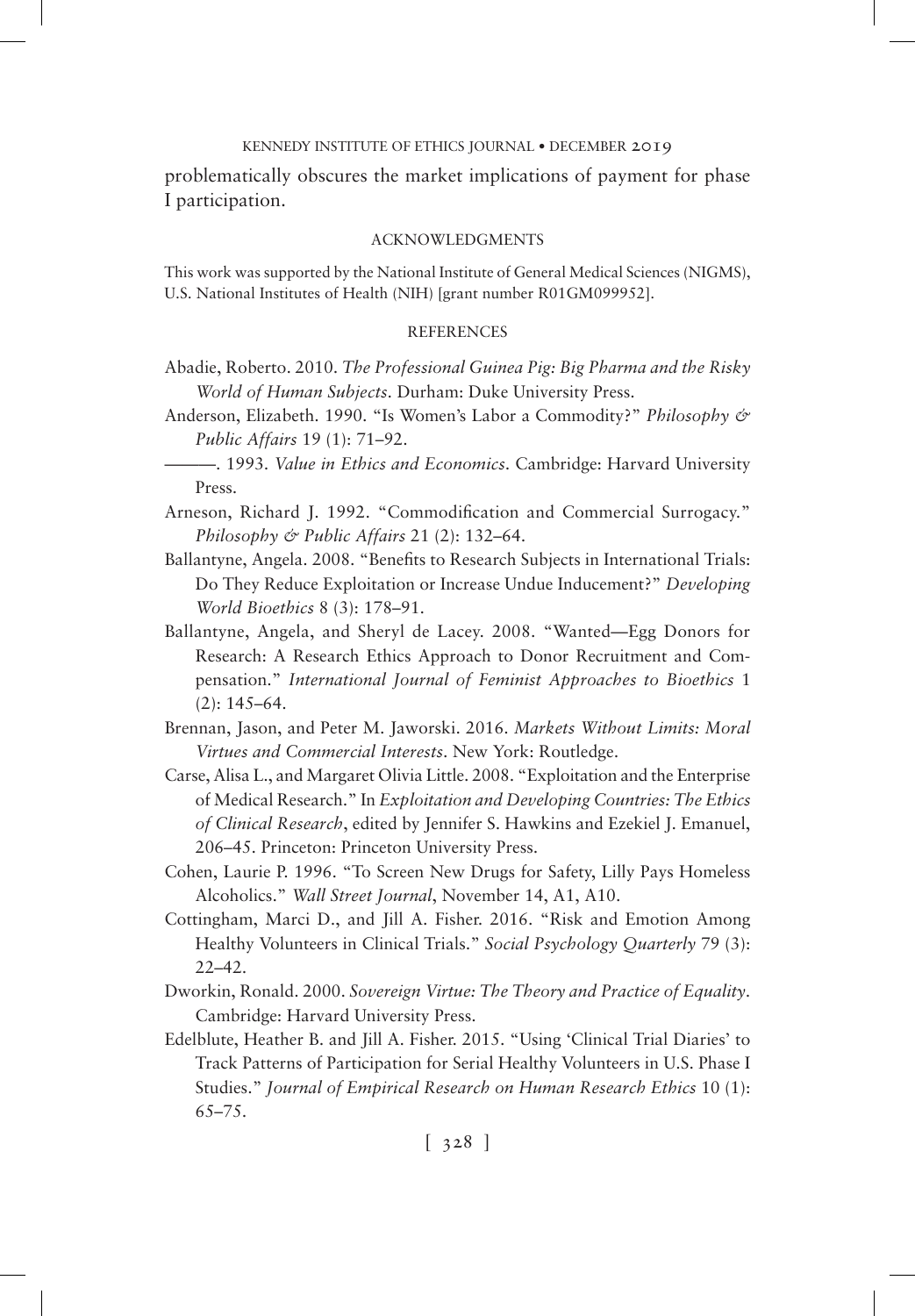- Elliott, Carl. 2008. "Guinea-Pigging: Healthy Human Subjects for Drug Safety Trials are in Demand. But is It a Living?" *New Yorker,* January 7, 36–41.
- Evans, David, Michael Smith, and Liz Willen. 2005. "Big Pharma's Shameful Secret." *Bloomberg Markets* 14: 36–62.
- Grady, Christine. 2001. "Money for Research Participation: Does It Jeopardize Informed Consent?" *American Journal of Bioethics* 1 (2): 40–44.
	- ———. 2005. "Payment of Clinical Research Subjects." *The Journal of Clinical Investigation* 115 (7): 1681–87.
- Grady, Christine, Gabriella Bedarida, Ninet Sinaii, Mark Anthony Gregorio, and Ezekiel J. Emanuel. 2017. "Motivations, Enrollment Decisions, and Socio-Demographic Characteristics of Healthy Volunteers in Phase 1 Research." *Clinical Trials* 14 (5): 526–36.
- Fisher, Jill A. 2009. *Medical Research for Hire: The Political Economy of Pharmaceutical Clinical Trials*. New Brunswick: Rutgers University Press.
- ———. 2013. "Expanding the Frame of 'Voluntariness' in Informed Consent: Structural Coercion and the Power of Social and Economic Context." *Kennedy Institute of Ethics Journal* 23 (4): 355–79.
- ———. 2015. "Feeding and Bleeding: The Institutional Banalization of Risk to Healthy Volunteers in Phase I Pharmaceutical Clinical Trials." *Science, Technology, & Human Values* 40 (2): 199–226.
	- ———. 2020. *Adverse Events: Race, Inequality, and the Testing of New Pharmaceuticals*. New York: New York University Press.
- Fisher, Jill A., and Corey A. Kalbaugh. 2011. "Challenging Assumptions About Minority Participation in US Clinical Research." *American Journal of Public Health* 101 (12): 2217–22.
- Fisher, Jill A., Lisa McManus, Marci D. Cottingham, et al. 2018. "Healthy Volunteers' Perceptions of Risk in U.S. Phase I Clinical Trials: A Mixed-Methods Study." *PLOS Medicine* 15 (11): e1002698.
- Fisher, Jill A., and Rebecca L. Walker. 2019. "Advancing Ethics and Policy for Healthy-Volunteer Research through a Model-Organism Framework." *Ethics and Human Research* 41 (1): 4–14.
- Hawkins, Jennifer S., and Ezekiel J. Emanuel, eds. 2008. *Exploitation and Developing Countries: The Ethics of Clinical Research*. Princeton: Princeton University Press.
- Holland, Suzanne. 2001. "Contested Commodities at Both Ends of Life: Buying and Selling Gametes, Embryos, and Body Tissues." *Kennedy Institute of Ethics Journal* 11 (3): 263–84.
- Largent, Emily A., and Holly Fernandez Lynch. 2017. "Paying Research Participants: The Outsized Influence of 'Undue Influence.'" *IRB* 39 (4): 1–9.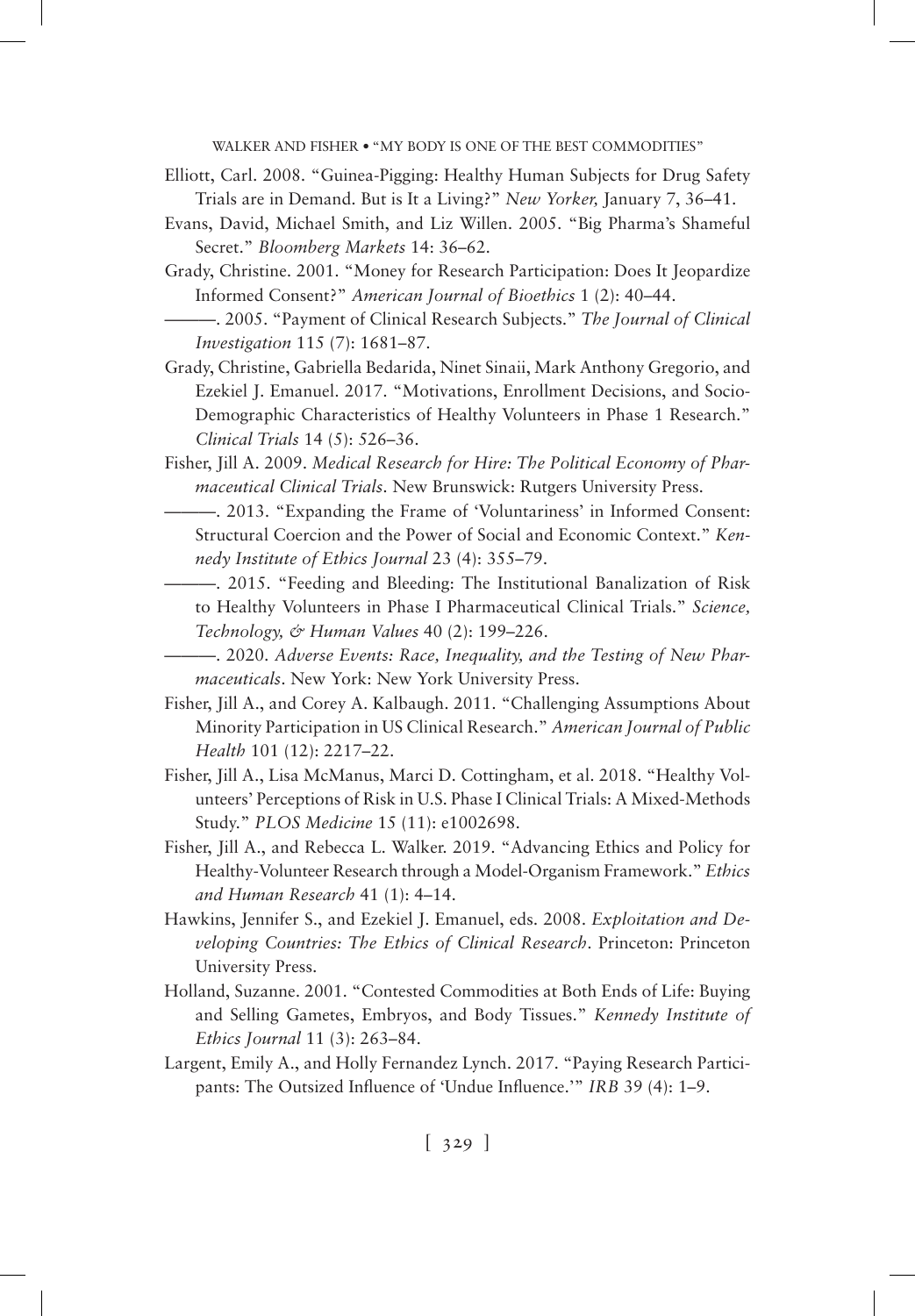- Macklin, Ruth. 2004. *Double Standards in Medical Research in Developing Countries.* Cambridge: Cambridge University Press.
- Monahan, Torin, and Jill A. Fisher. 2015. "'I'm still a hustler': Entrepreneurial Responses to Precarity by Participants in Phase I Clinical Trials." *Economy and Society* 44 (4): 545–66.
- Petryna, Adriana. 2009. *When Experiments Travel: Clinical Trials and the Global Search for Human Subjects*. Princeton: Princeton University Press.
- Phillips, Trisha. 2011. "Exploitation in Payments to Research Subjects." *Bioethics* 25 (4): 209–19.
- Radin, Margaret Jane. 1996. *Contested Commodities: The Trouble with Trade in Sex, Children, Body Parts, and Other Things*. Cambridge: Harvard University Press.
- Resnik, David B. 2003. "Exploitation in Biomedical Research." *Theoretical Medicine and Bioethics* 24 (3): 233–59.
- Różyńska, Joanna. 2018. "What Makes Clinical Labour Different? The Case of Human Guinea Pigging." *Journal of Medical Ethics* 44 (9): 638–42.
- Sandel, Michael J. 2012. *What Money Can't Buy: The Moral Limits of Markets*. New York: Farrar, Straus and Giroux.
- Satz, Debra. 1992. "Markets in Women's Reproductive Labor." *Philosophy & Public Affairs* 21 (2): 107–31.
- ———. 1995. "Markets in Women's Sexual Labor." *Ethics* 106 (1): 63–85.
- ———. 2010. *Why Some Things Should Not be for Sale: The Moral Limits of Markets*. New York: Oxford University Press.
- Siegel, Andrew W. 2008. "Kantian Ethics, Exploitation, and Multinational Clinical Trials." In *Exploitation and Developing Countries: The Ethics of Clinical Research*, edited by Jennifer S. Hawkins and Ezekiel J. Emanuel, 175–205. Princeton: Princeton University Press.
- Snyder, Jeremy. 2012. "Exploitations and their Complications: The Necessity of Identifying the Multiple Forms of Exploitation in Pharmaceutical Trials." *Bioethics* 26 (5): 251–58.
- Sofaer, Neema, and Daniel Strech. 2011. "Reasons Why Post-Trial Access to Trial Drugs Should, or Need Not be Ensured to Research Participants: A Systematic Review." *Public Health Ethics* 4 (2):160–184.
- Stones, Martyn, and John McMillan. 2010. "Payment for Participation in Research: A Pursuit for the Poor?" *Journal of Medical Ethics* 36 (1): 34–36.
- Tishler, Carl L., and Suzanne Bartholomae. 2003. "Repeat Participation Among Normal Healthy Research Volunteers: Professional Guinea Pigs in Clinical Trials?" *Perspectives in Biology and Medicine* 46 (4): 508–20.